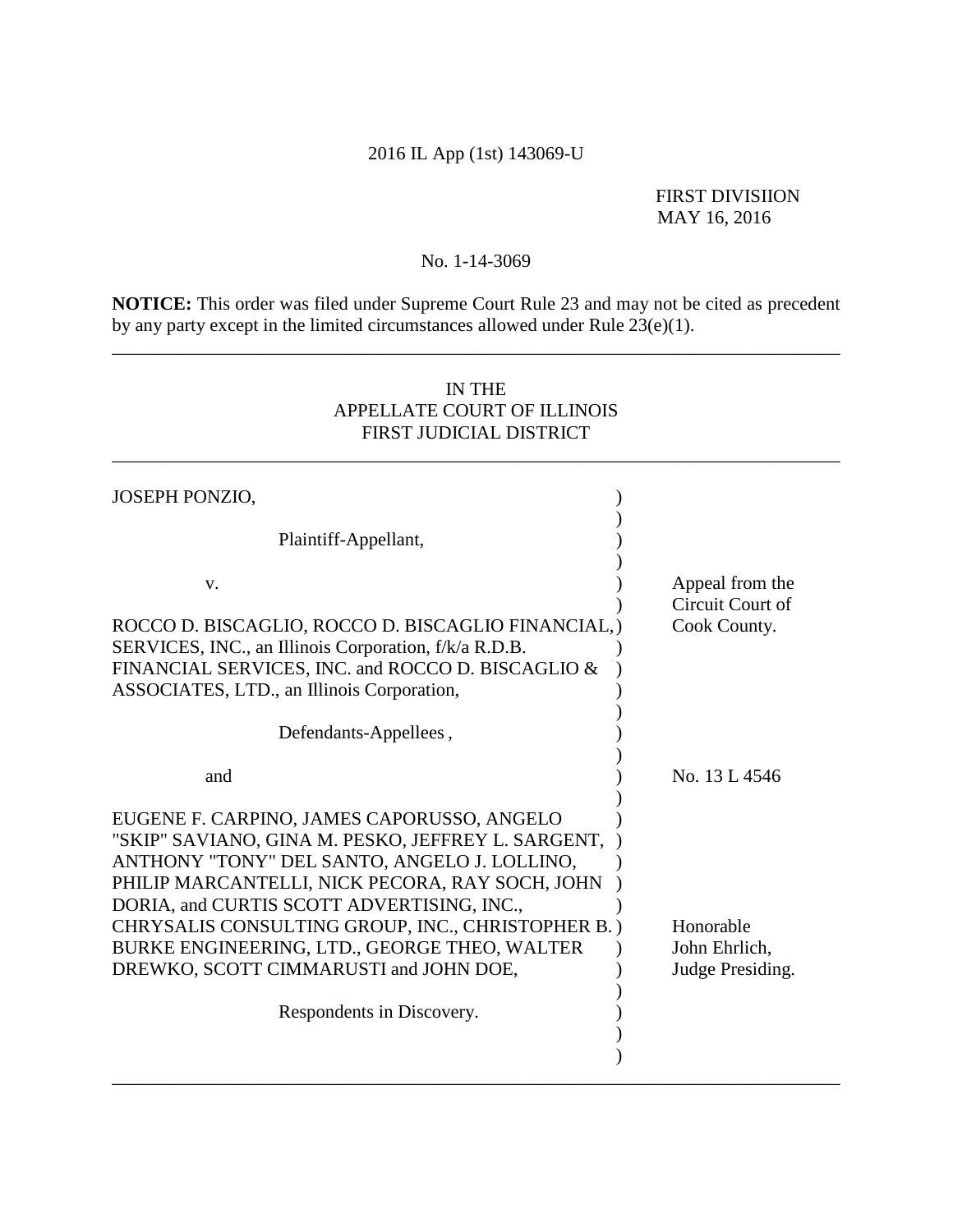PRESIDING JUSTICE CUNNINGHAM delivered the judgment of the court. Justices Connors and Justice Harris concurred in the judgment.

### **ORDER**

- ¶ 1 *Held*: Circuit court properly dismissed with prejudice plaintiff's action for defamation *per se*, where the alleged defamatory statements in a campaign brochure were not actionable false statements; plaintiff's claim for false light invasion of privacy cannot be sustained where it was premised upon the same allegations as the defamation *per se* claim; Citizen Participation Act does not apply to warrant awarding attorney's fees to defendants.
- ¶ 2 This appeal arises from the June 13, 2014 order entered by the circuit court of Cook County, which dismissed with prejudice a defamation *per se* action initiated by plaintiff Joseph Ponzio, against defendants Rocco D. Biscaglio and Biscaglio's various business entities—Rocco D. Biscaglio Finanical Services, Inc., f/k/a R.D.B. Financial Services, Inc., and Rocco D. Biscaglio & Associates, Ltd. (collectively, the defendants), after Ponzio lost the 2013 election for Village President of the Village of Elmwood Park, Illinois. On appeal, Ponzio challenges the circuit court's section 2-615 dismissal of his lawsuit with prejudice (735 ILCS 5/2-615 (West 2012)), claiming that he had alleged sufficient facts to establish a cause of action for defamation *per se*.

### ¶ 3 BACKGROUND

¶ 4 In April 2013, Ponzio lost the election for the office of Village President of Elmwood Park, Illinois, to his political opponent, Angelo "Skip" Saviano. On May 2, 2013, Ponzio filed a defamation *per se* lawsuit against the defendants, seeking damages in connection with their involvement in the authorship, printing, and distribution of a campaign brochure entitled "The Ponzio Scheme" that was allegedly mailed to Elmwood Park residents on behalf of Saviano prior to election day.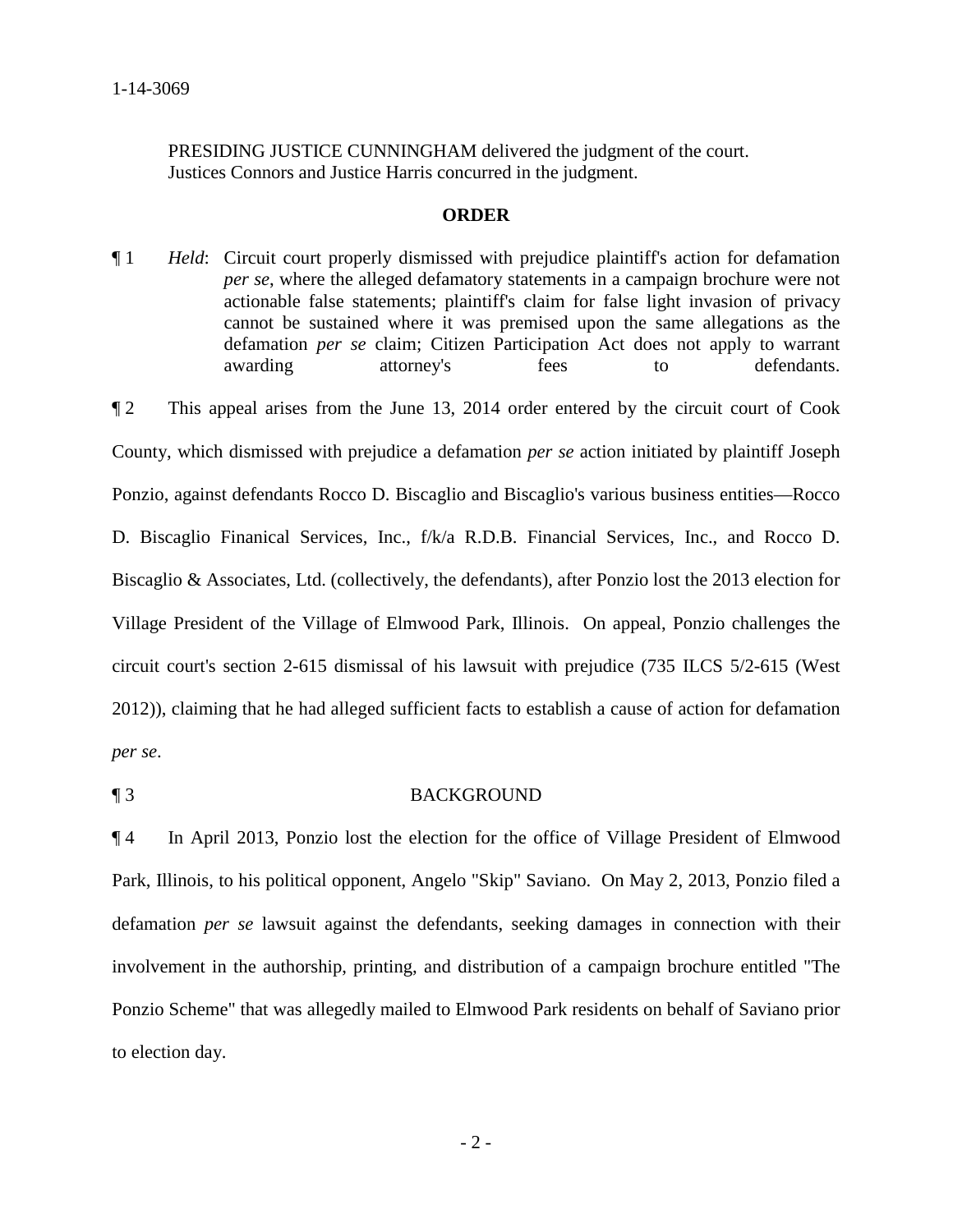1-14-3069

¶ 5 On July 26, 2013, the defendants filed a motion to dismiss the complaint, arguing that the complained-of statements in "The Ponzio Scheme" brochure were not actionable. On January 14, 2014, the circuit court granted the motion to dismiss without prejudice, finding that the complaint failed to allege facts sufficient to establish the element of malice, but granted Ponzio leave to replead and file an amended complaint. However, upon the filing of Ponzio's February 11, 2014 motion to reconsider, the circuit court, on February 25, 2014, vacated the January 14, 2014 order granting the defendants' motion to dismiss, by finding that the complaint did allege sufficient facts to plead actual malice, and directed the defendants to answer the pleading. On March 4, 2014, however, the defendants filed a motion for rehearing and reconsideration (motion for reconsideration) of the court's February 25, 2014 ruling.

¶ 6 The complaint was eventually amended a few times and, on April 1, 2014, Ponzio filed a second amended complaint, seeking \$1 million in damages and \$500,000 in punitive damages. Count I of the second amended complaint alleged defamation *per se* against the defendants, claiming that Ponzio became a financial advisor after passing several examinations (Series 6, Series 7, Series 63, and Series 66 exams) in 2000 and 2001; that he was registered as an investment advisor with the Illinois Department of Securities; that he owned an investment advisor firm and authored a best-selling book on investing that was sold on Amazon.com; that he and his family had been life-long residents of the Village of Elmwood Park (the Village); that Ponzio took an interest in the rising real estate taxes and water rates in the Village; that he used his professional skills to begin a personal study of 12 years of municipal audits performed on the Village's finances and attended various Village budget hearings and open meetings; that on July 16, 2012, he publically announced his candidacy for the office of Village President on a party ticket called the "Voice Party"; that he assisted with the circulation of petitions among registered

- 3 -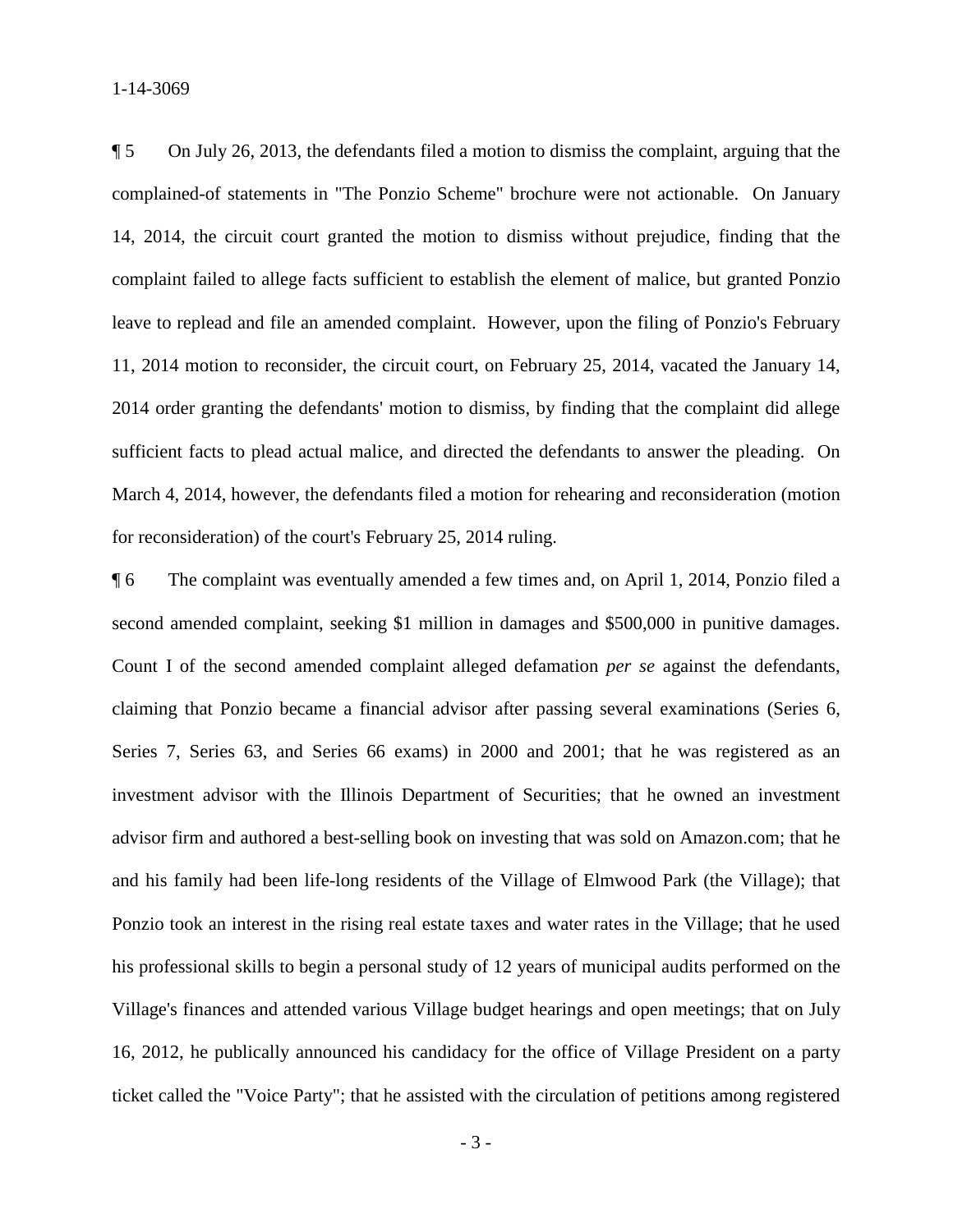voters which garnered nearly 1,000 signatures asking the Village's Board of Trustee to reconsider their recent vote to increase the annual water rate; that Ponzio presented the petitions to the Village Board of Trustees, which then reconsidered the issue and reversed its vote on the water rate hike; that Ponzio and other Voice Party members attended regular Board of Trustee meetings and, based on Ponzio's research and analysis of Village finances, addressed other Village issues such as pension, property taxes, and expenditures; that around December 2012, Saviano announced that he was seeking election for the office of Village President for an opposing party called the "People's Choice Party"; that defendant Biscaglio was "working behind the scenes" on behalf of Saviano by authoring, printing, and distributing a double-sided brochure entitled "The Ponzio Scheme" which was mailed to thousands of Village residents days before the municipal election; that the P.O. Box return address of the brochure was registered under Biscaglio's various business entities; that the purpose of the brochure was to attack the personal and professional reputation of Ponzio; that the brochure contained false and defamatory statements concerning Ponzio; and that the defendants knew the content of the brochure to be false and acted with actual malice to impugn Ponzio's reputation and thereby defeat his campaign for the office of Village President. Count II solely identified various individuals and entities<sup>1</sup> who were not named as defendants but from whom Ponzio sought information, by requesting the court to direct these individuals and entities to respond in discovery in the same manner as the named defendants in the lawsuit. Attached to the second amended complaint were a copy of

<sup>&</sup>lt;sup>1</sup> Eugene F. Carpino; James Caporusso; Gina M. Pesko; Jeffrey L. Sargent; Anthony "Tony" Del Santo; Angelo J. Lollino; Philip Marcantelli; Nick Pecora; Ray Soch; John Doria; Curtis Scott Advertising, Inc.; Chrysalis Consulting Group, Inc.; Christopher B. Burke Engineering, Ltd.; George Theo; Walter Drewko; Scott Cimmarusti; and John Doe.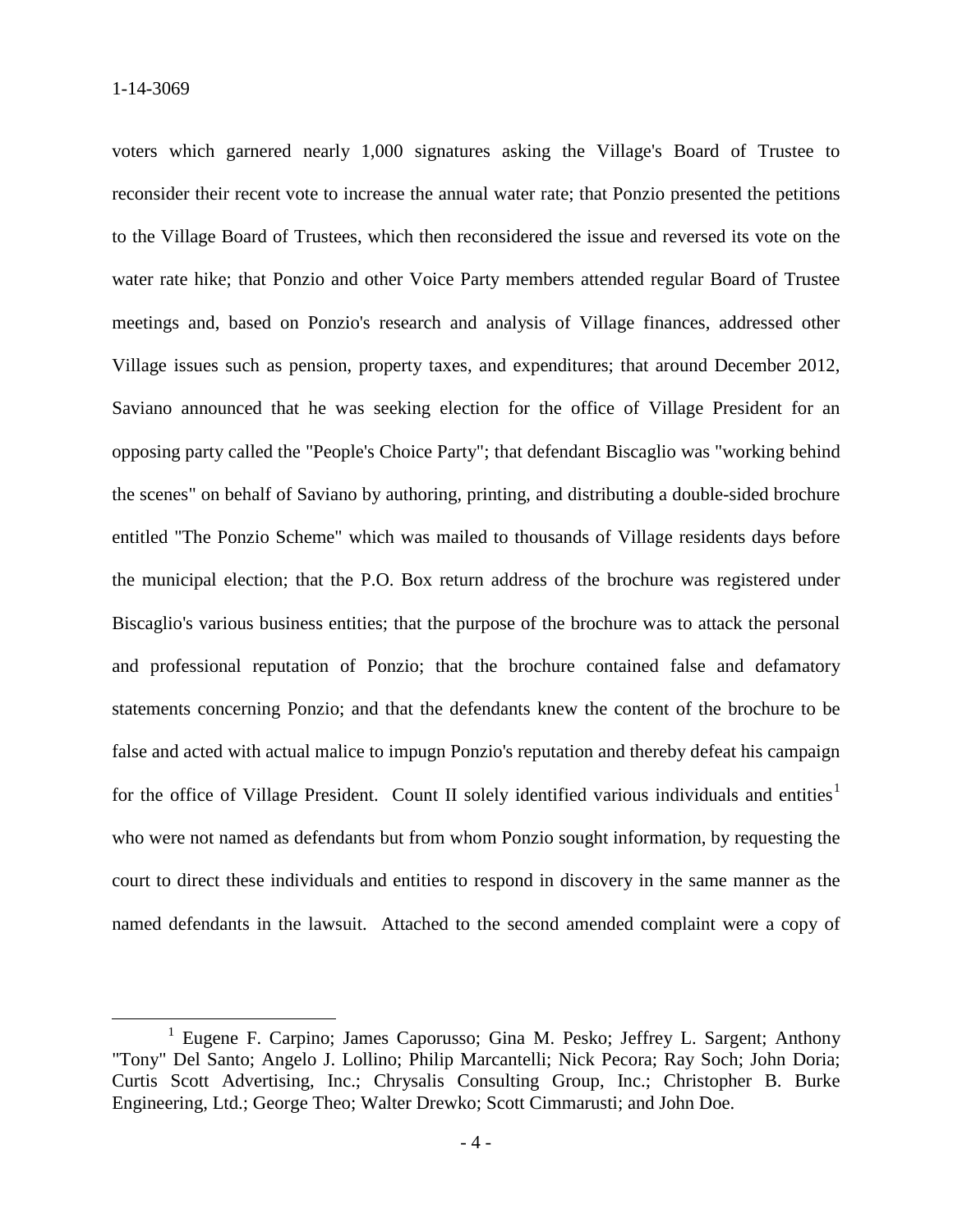"The Ponzio Scheme" brochure (Exhibit A) and a copy of Ponzio's own campaign fliers (Exhibits B and C).

¶ 7 On June 13, 2014, the circuit court entered an order granting the defendants' March 2014 motion for reconsideration and dismissing with prejudice Ponzio's second amended complaint, finding that "each statement in the defendants' political campaign mailing is either rhetorical hyperbole, true, or substantially true" such that it was not defamatory. On July 11, 2014, Ponzio filed a motion to reconsider the June 13, 2014 ruling and requested leave to amend his complaint, which the circuit court denied on September 15, 2014.

¶ 8 On October 3, 2014, Ponzio perfected a timely notice of appeal, which conferred jurisdiction upon this court pursuant to Supreme Court Rules 301 (eff. Feb. 1, 1994) and 303 (eff. June 4, 2008).

#### ¶ 9 ANALYSIS

¶ 10 The relevant issue on appeal before us is whether the circuit court erred in dismissing with prejudice, Ponzio's second amended complaint, which we review *de novo*. See *Duffy v. Orlan Brook Condominium Owners' Ass'n*, 2012 IL App (1st) 113577, ¶ 14.

¶ 11 Ponzio argues that his second amended complaint alleged sufficient facts to demonstrate a *prima facie* cause of action for defamation *per se*, where the statements made in "The Ponzio Scheme" brochure sent by the defendants falsely imputed that Ponzio "lacked the ability or integrity to engage in his profession as a financial consultant and investment advisor and further falsely imput[ed] [he] was 'trying to deceive' the public as to his professional qualifications." Ponzio also argues that the second amended complaint sufficiently alleged that the repeated use of the terms "deceive" and "Ponzio Scheme," coupled with the graphics of a "pyramid of \$100 bills" on the brochure, further accused him of engaging in a criminally deceptive practice.

- 5 -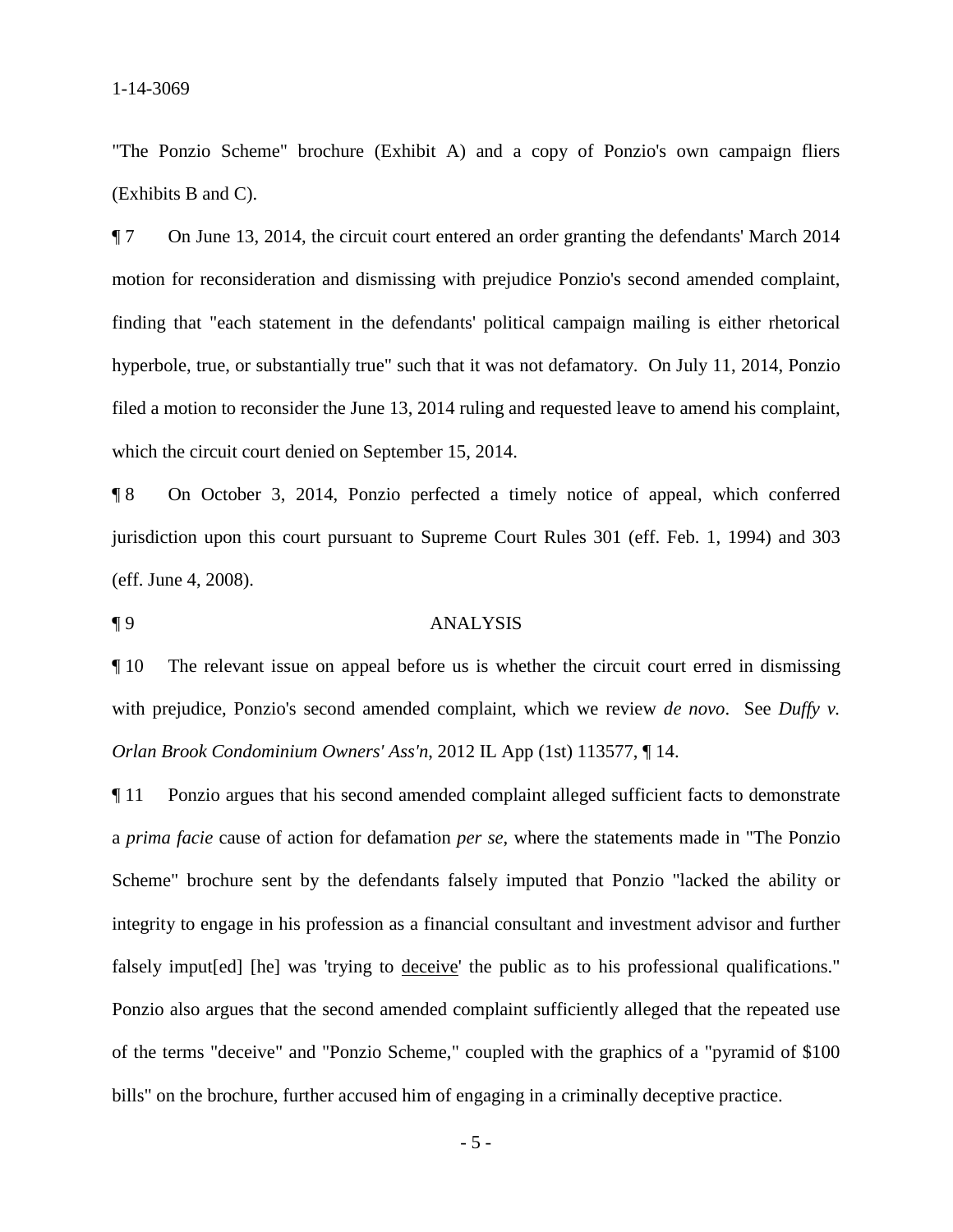¶ 12 The defendants counter that the circuit court properly dismissed Ponzio's defamation *per*  se lawsuit, where the statements complained-of in "The Ponzio Scheme" brochure were not actionable because they were made in the context of a political campaign and constituted either facts or hyperbole.

¶ 13 As a preliminary matter, the defendants argue that Ponzio forfeited every argument he makes in his appellate brief by failing to plead them in his second amended complaint, and forfeited every claim he pled in the pleading by failing to argue it on appeal. In essence, the defendants argue that Ponzio's arguments on appeal differ from those made in his second amended complaint—that is, in the complaint, Ponzio stressed that his qualifications "as a political candidate" were impugned by the defendants, while he shifts his focus on appeal by arguing that his qualifications "as a financial advisor" were impugned. We disagree. Paragraphs 19, 20, and 40 in Ponzio's second amended complaint expressly alleged that the defendants published "The Ponzio Scheme" brochure for the purpose of attacking Ponzio's personal and professional reputation in order to impute either a lack of ability to perform his duties as a financial consultant and investment advisor or a want of integrity in the discharge of his employment duties. Thus, Ponzio has not forfeited his arguments on appeal.

¶ 14 A section 2-615 motion to dismiss challenges the legal sufficiency of the complaint based on defects apparent on its face. 735 ILCS 5/2-615 (West 2010). "In reviewing a section 2-615 dismissal motion, the relevant question is whether, taking all well-pleaded facts as true, the allegations in the complaint, construed in a light most favorable to the plaintiff, are sufficient to state a cause of action upon which relief may be granted." *Duffy*, 2012 IL App (1st) 113577, ¶ 14. A section 2-615 motion to dismiss is granted where "no set of facts can be proved entitling the plaintiff to recovery." *Id.* However, a plaintiff "may not rely on factual or legal conclusions

- 6 -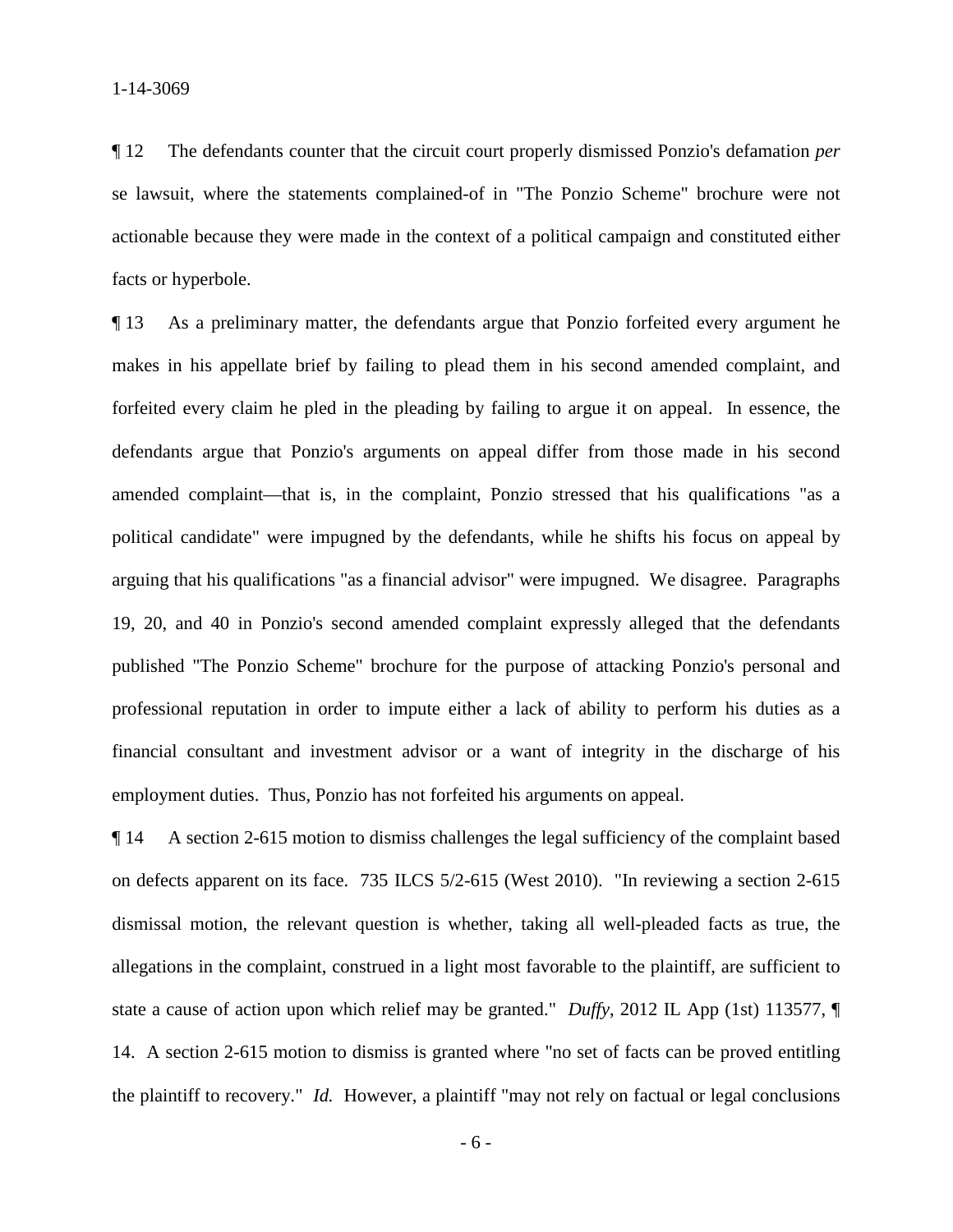that are not supported by factual allegations." *Id.* Because Illinois is a fact-pleading jurisdiction, a plaintiff must allege facts sufficient to bring his or her claim within the scope of the cause of action asserted. *Turner v. Memorial Medical Center*, 233 Ill. 2d 494, 499 (2009).

¶ 15 The basis for Ponzio's lawsuit is that "The Ponzio Scheme" brochure, which was sent to Village residents during a contested political campaign, allegedly defamed him. Under the First Amendment of the United States Constitution, "Congress shall make no law \*\*\* abridging the freedom of speech, or of the press \*\*\*." U.S. Const., amend. I. The First Amendment is binding on the states through the Fourteenth Amendment. See, *e.g.*, *Murdock v. Pennsylvania*, 319 U.S. 105, 108 (1943). There are, however, various constitutional limitations to free speech. One such limitation affects the standard of liability—that is, public figures must plead and prove actual malice. *New York Times Co. v. Sullivan*, 376 U.S. 254, 286 (1964). A second limitation focuses on the content of the speech and affects potential damages—if the speech relates to a matter of public concern, punitive damages are prohibited absent a showing of actual malice. *Philadelphia Newspapers, Inc. v. Hepps*, 475 U.S. 767, 775 (1986). A third limitation affects both liability and damages—if the speech relates to a matter of public concern and is brought against a media publisher, the plaintiff must establish falsity as well as fault. *Milkovich v. Lorain Journal Co.*, 497 U.S. 1, 16 (1990).

¶ 16 State laws determine the degree of fault necessary to establish defamation. See *Gertz v. Welch*, 418 U.S. 323, 345-46 (1974). In Illinois, ordinary negligence is sufficient. *Edwards v. Paddock Pubs, Inc.*, 327 Ill. App. 3d 553, 562 (2001). Thus, to state a common law defamation claim in Illinois, a plaintiff must allege facts that: (1) the defendant made a false statement about the plaintiff; (2) the defendant made an unprivileged publication of the statement to a third party; and (3) the publication damaged the plaintiff. *Green v. Rogers*, 234 Ill. 2d 478, 491 (2009).

- 7 -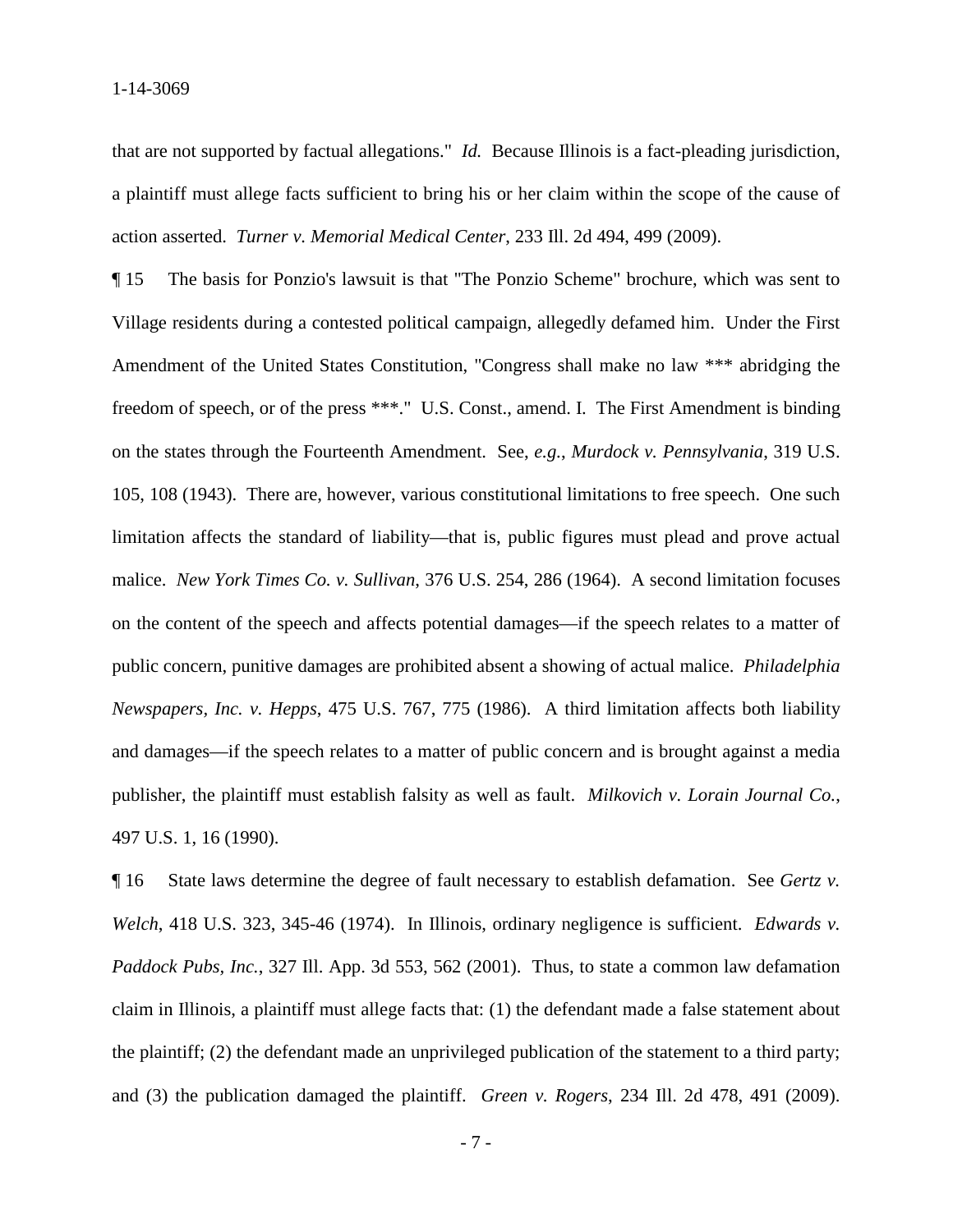Statements are defamatory if they tend to harm a person's reputation by: (1) lowering that person's reputation in the community; or (2) deterring others from associating with that person. *Id.*, citing *Kolegas v. Heftel Broadcasting Corp.*, 154 Ill. 2d 1, 10 (1992); see also *Tuite v. Corbitt*, 224 Ill. 2d 490, 501 (2006).

¶ 17 In Illinois, a statement may be defamatory *per se* if its defamatory character is obvious and apparent on its face and injury to the plaintiff's reputation may be presumed. *Tuite*, 224 Ill. 2d at 501. Five categories of statements are considered defamatory *per se*—those that impute a person: (1) committed a crime; (2) is infected with a loathsome communicable disease; (3) cannot perform or lacks integrity to perform employment duties; (4) lacks ability, or otherwise prejudices him, in his trade, profession or business; and (5) engaged in fornication or adultery. *Solaia Technology, LLC v. Specialty Publishing Co.*, 221 Ill. 2d 558, 579-80 (2006); *Bryson v. News America Publications, Inc.*, 174 Ill. 2d 77, 87 (1996). Damages are presumed in a claim of *per se* defamation. *Bryson*, 174 Ill. 2d at 87. However, even if an alleged statement falls within one of the categories of defamation *per se*, it will not be actionable if it is reasonably capable of an innocent construction. *Green*, 234 Ill. 2d at 499. "Under the 'innocent-construction rule,' a court must consider the statement *in context* and give the words of the statement, and any implications arising from them, their natural and obvious meaning." (Emphasis in original.) *Id.*, citing *Kolegas*, 154 Ill. 2d at 11. If a statement may reasonably be innocently interpreted, it cannot be actionable *per se*. *Green*, 234 Ill. 2d at 499. Courts are not to undertake a balancing of reasonable constructions. *Id.* at 500.

¶ 18 A complaint for defamation *per se* must set forth the words alleged to be defamatory "clearly and with particularity." *Krueger v. Lewis*, 342 Ill. App. 3d 467, 470 (2003), citing *Lykowski v. Bergman*, 299 Ill. App. 3d 157, 163 (1998). This allows the defendants to properly

- 8 -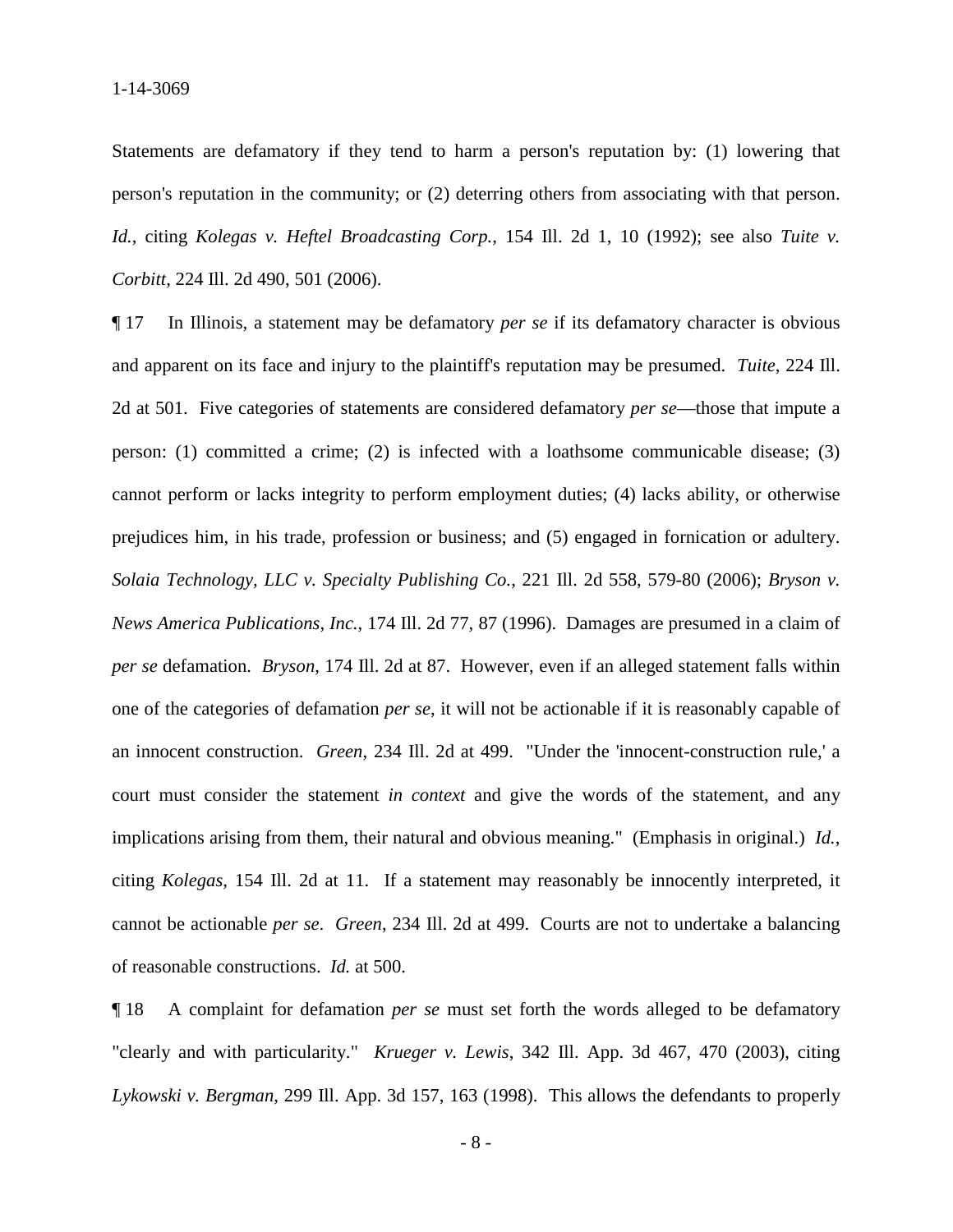formulate their answer and affirmative defenses and provides the court with the ability to meaningfully review the statements. *Krueger*, 342 Ill. App. 3d at 470. Whether any particular statement is defamatory and whether any particular statement is an opinion or a factual assertion are both questions of law. *Tuite*, 224 Ill. 2d at 511. "If a statement is factual, and it is false, it is actionable." *Solaia*, 221 Ill. 2d at 582; see also *Seitz-Partridge v. Loyola University of Chicago*, 2013 IL App (1st)113409, ¶ 29 ("[s]tatements that are capable of being proven true or false are actionable, whereas opinions are not"), citing *Moriarty v. Greene*, 315 Ill. App. 3d 225, 233 (2000).

¶ 19 A statement will receive first amendment protection from defamation lawsuits if "it cannot be reasonably interpreted as stating actual facts about the plaintiff." *Maag v. Illinois Coalition for Jobs, Growth & Prosperity*, 368 Ill. App. 3d 844, 851 (2006). "While in one sense all opinions imply facts, the question of whether a statement of opinion is actionable as defamation is one of degree; the vaguer and more generalized the opinion, the more likely the opinion is nonactionable as a matter of law." *Wynne v. Loyola University of Chicago*, 318 Ill. App. 3d 443, 452 (2000). This legal middle ground may also apply to rhetorical hyperbole. See *Imperial Apparel, Ltd. V. Cosmo's Designer Direct, Inc.*, 227 Ill. 2d 381, 397 (2008). Indeed, "ill-informed, mean-spirited hyperbole is not necessarily defamatory *per se*." *Maag*, 368 Ill. App. 3d at 850. As noted in *Maag*, political and judicial campaigns are particularly ripe for outrageous and inflammatory statements that are also wholly protected and nonactionable forms of speech. *Id.* at 850-51 (quoting *Ogren v. Rockford Star Printing Co.*, 288 Ill. 405, 417 (1919) ("[w]hen anyone becomes a candidate for public office, conferred by the election of the people, he is considered as putting his character in issue, so far as it may respect his fitness and qualifications for office, and everyone may freely comment on his conduct and actions. His acts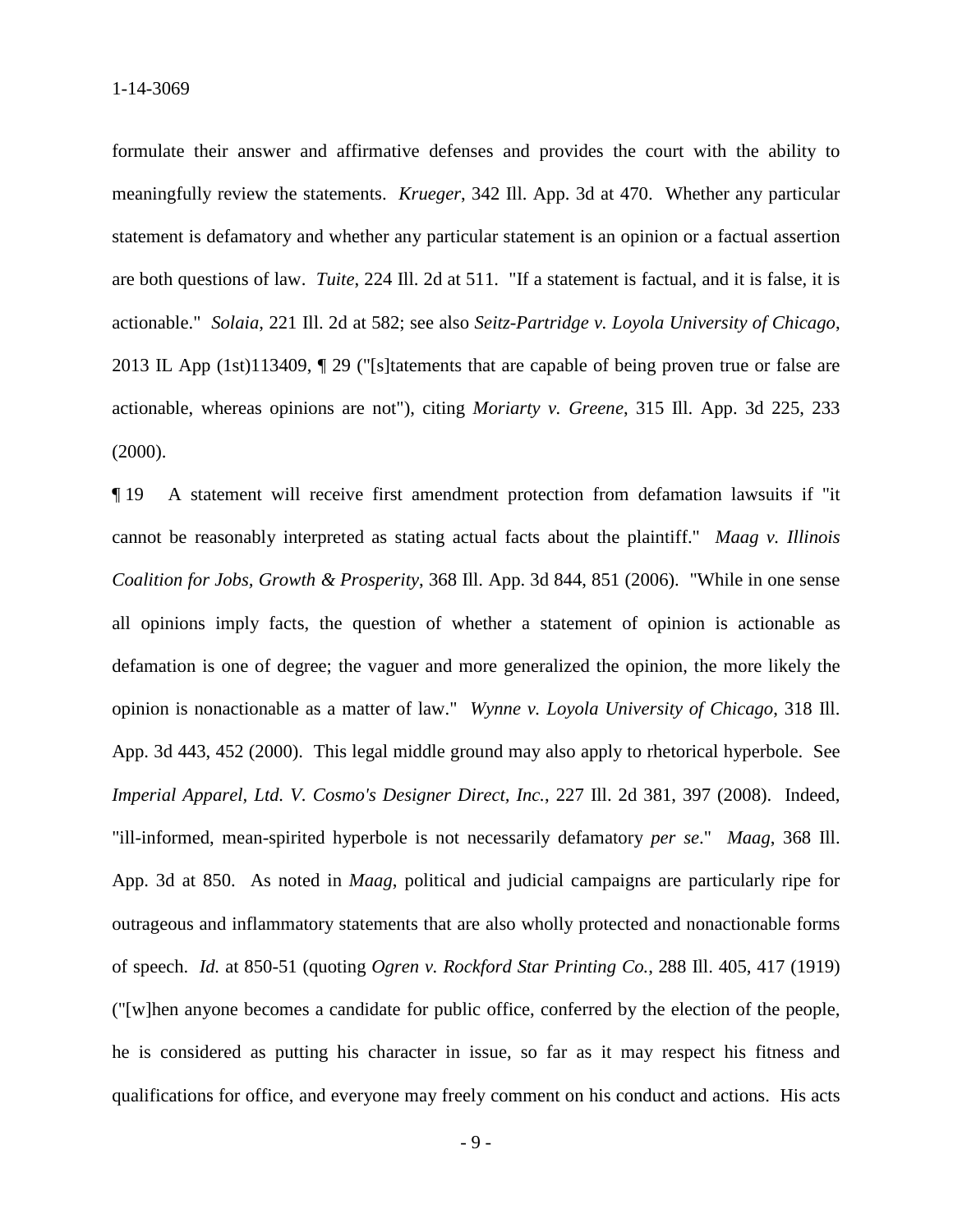may be canvassed and his conduct boldly censured")). In applying the test for determining whether a statement can reasonably be interpreted as stating actual fact so as to determine whether it is protected from defamation claims under the first amendment, we are guided by several criteria: (1) whether the statement has a precise and readily understood meaning, while bearing in mind that the first amendment protects overly loose, figurative, rhetorical, or hyperbolic language, which negates the impression that the statement actually presents facts; (2) whether the statement is verifiable as true or false; and (3) whether the statement's literary or social context signals that it has factual content or negates the impression that it is factual. *Imperial Apparel, Ltd.*, 227 Ill. 2d at 398; *Maag*, 368 Ill. App. 3d at 851. The statement is evaluated from the perspective of an ordinary reader, but whether or not a statement is a factual assertion that could give rise to a defamation claim is a question of law for the court. *Imperial Apparel, Ltd.*, 227 Ill. 2d at 398. Thus, Illinois defamation law dictates that, in cases brought by a public figure, such as Ponzio in the case at bar, allegedly defamatory statements are protected by the first amendment unless he can show that they are factual and false. Statements that are generalized opinion, rhetorical hyperbole, true, or substantially true are not actionable. See *Harrison v. Addington*, 2011 IL App (3d) 100810, ¶39 (true statements cannot support a claim of defamation); *Harrison v. Chicago Sun-Times, Inc.*, 341 Ill. App. 3d 555, 563 (2003) ("substantial truth" of the allegedly defamatory material is sufficient to establish the defense of truth to a defamation action).

¶ 20 In the case at bar, Ponzio's own campaign fliers, which were attached to the second amended complaint as Exhibits B and C, state that Ponzio's party (the Voice Party) "helped bring you this year's water rate freeze and next year's property tax cut"; that Ponzio's hard work for Elmwood Park is "starting to pay off"; that Ponzio is "an absolute expert on the Village's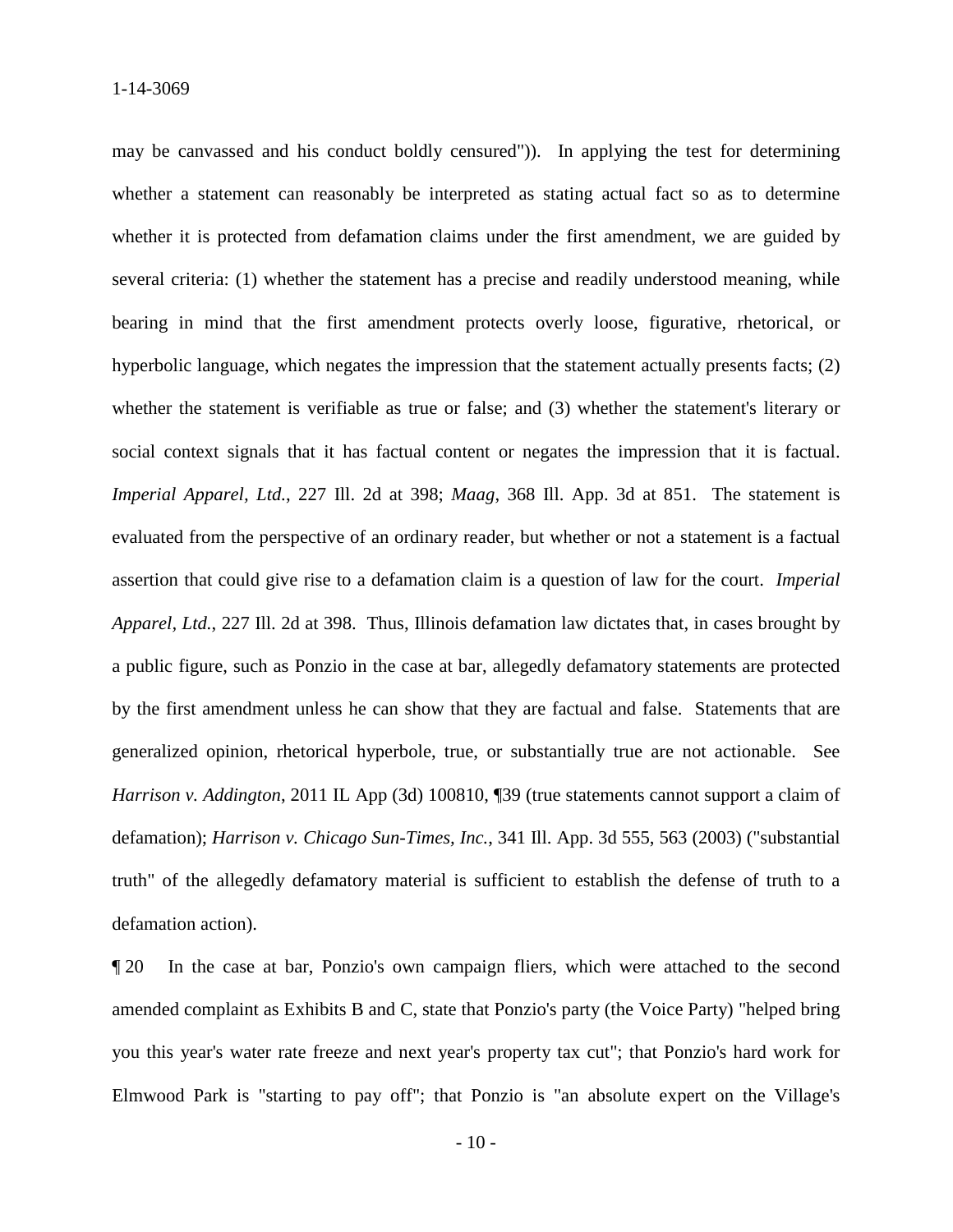budget"; and that Ponzio is a "best-selling author and nationally recognized financial consultant." Attached as Exhibit A to the second amended complaint was "The Ponzio Scheme," which is a double-sided mailing sent by the defendants to Village residents in response to Ponzio's campaign fliers. The front of the brochure sets forth the title as "*The* Ponzio Scheme," along with the following statement underneath that heading: "Joe Ponzio is trying to deceive the residents of Elmwood Park." A pile of \$100 bills is also depicted at the bottom of the front side of the brochure. The reverse side of the brochure states at the top of the page, "Joe Ponzio is trying to deceive you because he wants control of your hard earned tax dollars." In the center of the page is a photograph of Ponzio and the words: "THE FACTS about Joe Ponzio…" below which are two columns stating:

| "Joe Ponzio says"                                         | "The Truth"                                                                                                  |
|-----------------------------------------------------------|--------------------------------------------------------------------------------------------------------------|
| "He cut taxes and froze<br>water rates"                   | "The current Village President and<br>Trustees did that"                                                     |
| "He's an Expert on the<br>Village Budget"                 | "He uses an anonymous person as<br>his source"                                                               |
| "He's a 'Best-Selling<br>Author' "                        | "He is listed 98,074 on amazon.com"                                                                          |
| "He's a Nationally<br>Recognized Financial<br>Consultant" | "He has no professional designations"<br>/certifications as a financial<br>consultant or investment advisor" |

Below these columns are two more statements: "We can't trust Joe Ponzio as Elmwood Park Mayor," and "Vote NO to 'The Ponzio Scheme' on April 9th."

¶ 21 The second amended complaint alleged as defamatory, the following statements in the defendants' brochure: (1) the use of the term "Ponzio Scheme," which Ponzio claims is a clear reference to the well-known pyramid criminal financial scheme known as the "Ponzi Scheme";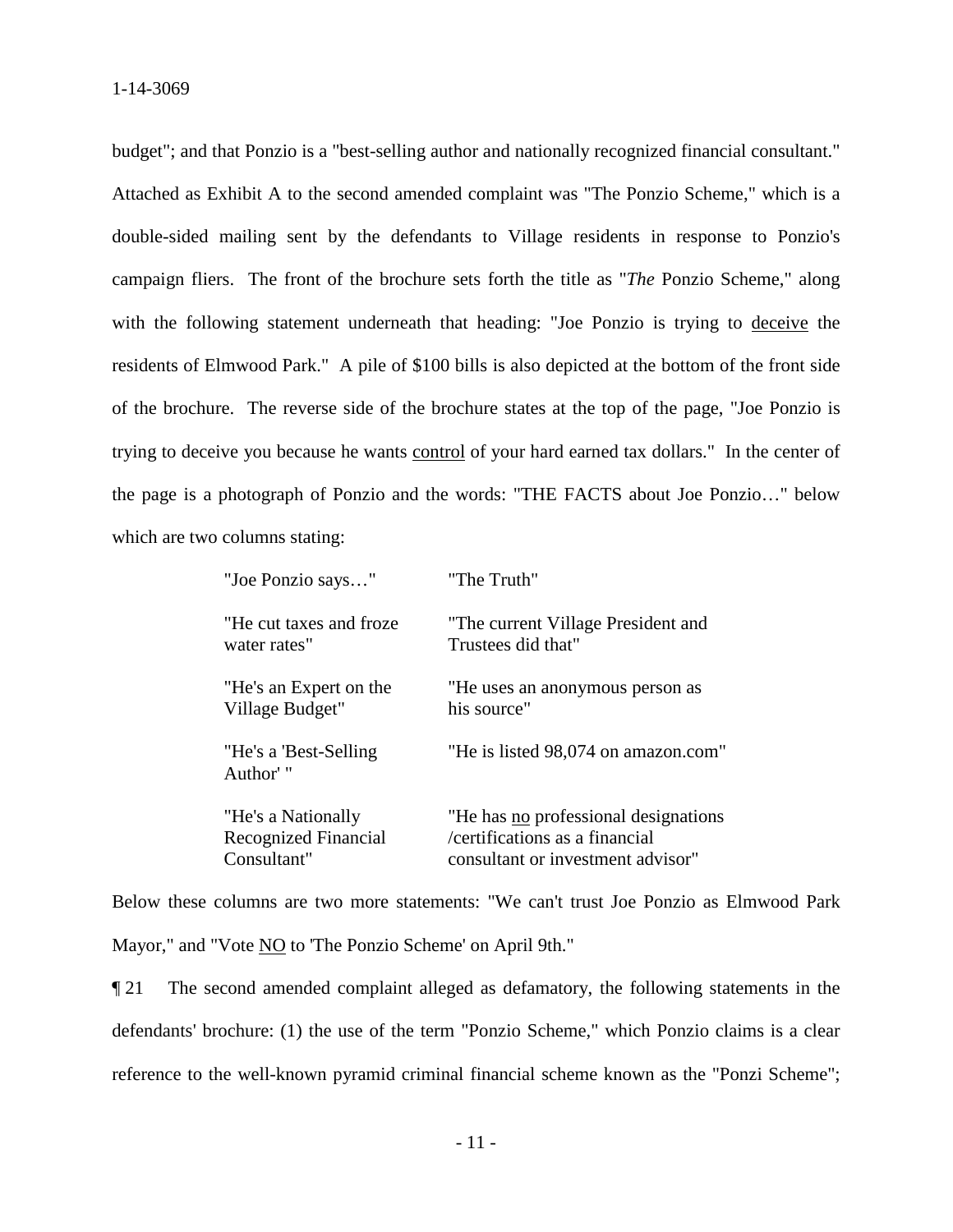(2) "Joe Ponzio is trying to deceive the residents of Elmwood Park"; (3) "Joe Ponzio is trying to deceive you because he wants control of your hard earned tax dollars"; (4) "Joe Ponzio says…He cut taxes and froze water rates. The Truth. The current Village President and Trustee did that"; (5) "Joe Ponzio says…He's an Expert on the Village Budget. The Truth. He uses an anonymous person as his source"; (6) "Joe Ponzio says…He's a 'Best Selling Author.' The Truth. He is listed 98,074 on amazon.com"; (7) "Joe Ponzio says…He's a Nationally Recognized Financial Consultant. The Truth. He has no professional designations/certifications as a financial consultant or investment advisor." In sum, the second amended complaint alleged that the defendants' brochure was false and defamatory because it imputed that Ponzio engaged or was engaging in a criminal financial enterprise known as a Ponzi Scheme and, therefore, was morally and ethically unfit to hold the Village presidency. It alleged that the brochure was also defamatory because it imputed that Ponzio was engaged in a criminal scheme to deceive Village residents. The pleading further alleged that statements made under the two columns on the reverse side of the brochure were also false and defamatory. Specifically, the pleading alleged that the four statements under the "Joe Ponzio says" column were false, never occurred, or were not attributable to him, while the four statements under the "The Truth" column of the brochure intentionally misled the reader.

¶ 22 On appeal, Ponzio does not challenge every statement in the brochure that he claims in his second amended complaint as defamatory. To the extent that he does not challenge on appeal certain statements in the brochure as defamatory, we find that he has forfeited review of the circuit court's dismissal of his defamation claim based on those statements. See Ill. S. Ct. R. 341(h)(7) (eff. July 1, 2008) ("[p]oints not argued are waived and shall not be raised in the reply brief, in oral argument, or on petition for rehearing"). Thus, we address only those arguments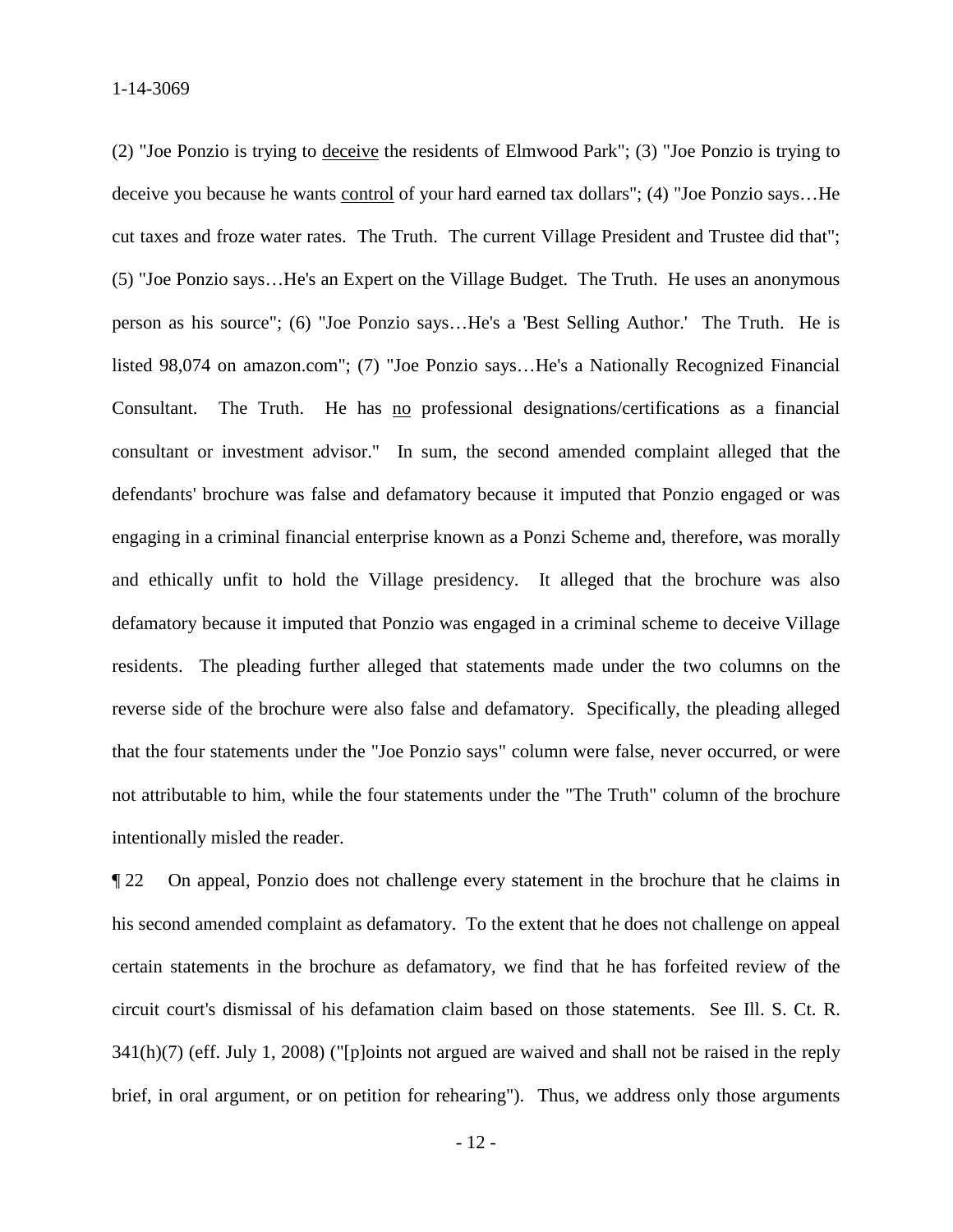which Ponzio affirmatively raises on appeal. First, Ponzio challenges the use of the term "Ponzio Scheme" in the brochure as defamatory *per se* by claiming that it implicates him in a criminal Ponzi scheme or a scheme to deceive Village voters by dishonestly holding himself out as a reputable investment advisor.<sup>2</sup> We find that although it is easy for an ordinary reader to make the mental leap from "Ponzio Scheme" to the familiar "Ponzi Scheme," there is no such thing as a "Ponzio Scheme" that is criminal in nature. Because the term "Ponzio Scheme" in the brochure neither has a "precise and readily understood meaning" nor is verifiable as true or false, we find that it cannot reasonably be interpreted as stating an actual fact about Ponzio. See *Imperial Apparel, Ltd.*, 227 Ill. 2d at 398 (setting forth criteria for determining whether statement can reasonably be interpreted as stating actual fact); *Maag*, 368 Ill. App. 3d at 851 (statement will receive first amendment protection if it cannot be reasonably interpreted as stating actual facts about the plaintiff). Rather, "Ponzio Scheme" is a made-up term that is nonactionable rhetorical hyperbole because it is understood in context "as an exaggeration rather than a statement of literal fact." *Kolegas*, 154 Ill. 2d at 15, citing *Greenbelt Cooperative Publishing Association, Inc. v. Bresler*, 398 U.S. 6 (1970) (in context, the word "blackmail" referred, not to criminal act, but to unreasonable negotiating practices); *Old Dominion Branch No. 496 v. Austin*, 418 U.S. 264, 284-86 (1974) (characterization of union "scab" as a "traitor" was understood to mean that the plaintiffs' actions were reprehensible, not treasonous); *Maag*, 368 Ill. App. 3d at 850 ("ill-informed, mean spirited hyperbole is not necessarily defamatory *per se*").

 $2$  Ponzio impliedly argues that this statement falls within the enumerated categories of defamation *per se*, by imputing that he committed a crime (category 1), he lacked integrity to perform employment duties (category 3) or lacked the ability in his trade, profession, or business (category 4). See *Solaia*, 221 Ill. 2d at 579-80.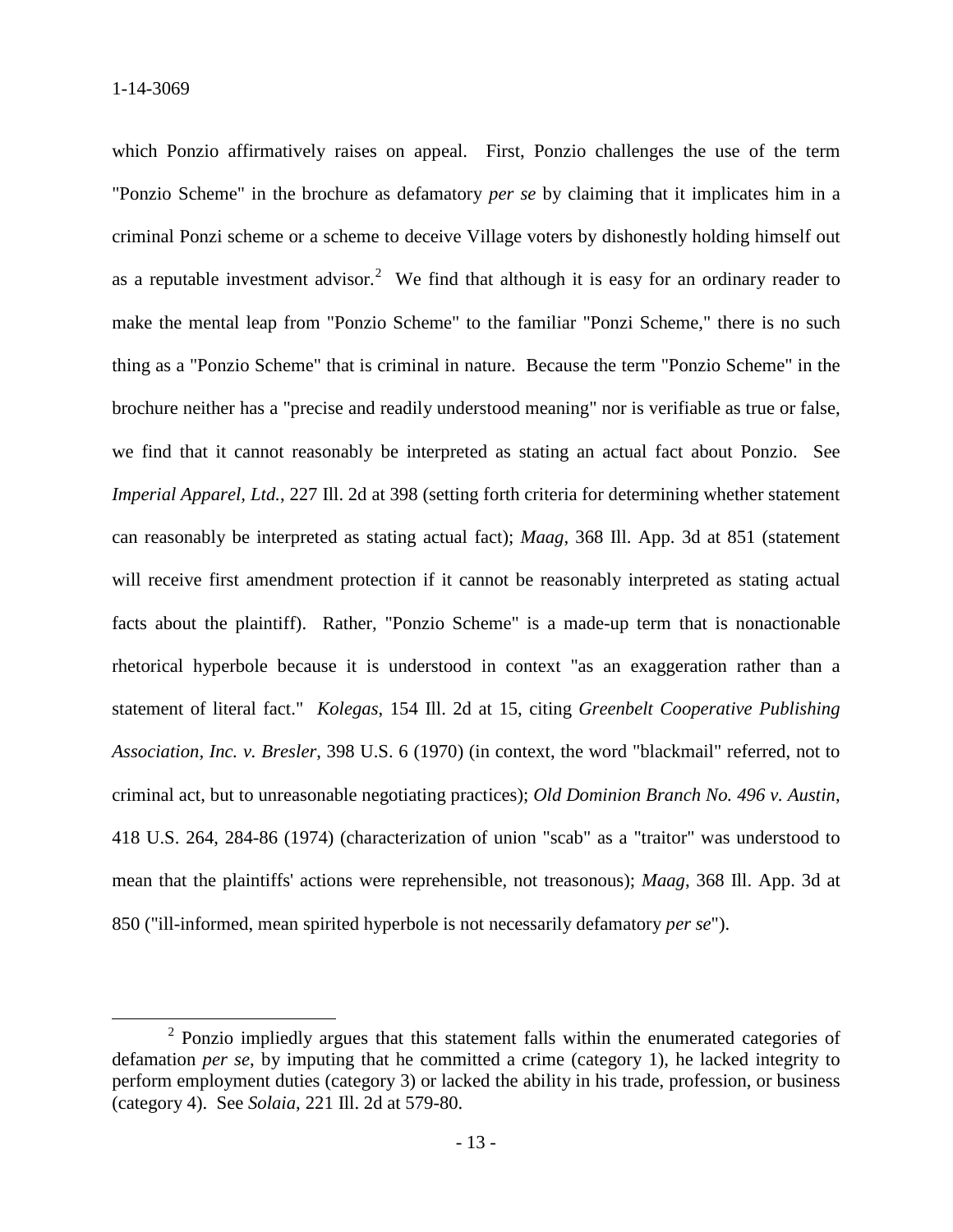¶ 23 Nevertheless, Ponzio argues that the term "Ponzio Scheme," when viewed in context of the remainder of the brochure, cannot be understood as an exaggeration rather than a statement of literal fact. He bases this argument on a single sentence appearing in the circuit court's June 13, 2014 dismissal order, which, in reference to the last statement made in "The Truth" column of the brochure, stated that the defendants were "plainly implying that Ponzio was not a licensed or a qualified investment advisor." From there, he argues that reading the term "Ponzio Scheme" in the context of the circuit court's one-sentence finding, it was error for the court to conclude at the pleading stage of the case that the term "Ponzio Scheme" was merely rhetorical hyperbole and opinion. We disagree. The term "Ponzio Scheme," when placed in context of the entire brochure, does not suggest that it is related to Ponzio's profession; rather it refers to his alleged political activities and the defendants' opinion that Ponzio was misstating his achievements with voters in a hotly contested election. It is important to note that the brochure complained-of was sent to Village residents in the context of a campaign for public office, such that inflammatory and outrageous statements are nonactionable forms of speech and Ponzio had no reasonable expectation that his opponent would place him in a good light. See *Maag*, 368 Ill. App. 3d at 850-51 (quoting *Ogren*, 288 Ill. at 417 (candidates for public office put their own character at issue and everyone may freely comment on his conduct and actions)). While Ponzio argues that no reasonable reader of the brochure would believe it to have originated from his political opponent, since the brochure's return address showed that it was disseminated by a fake organization called "Illinois Taypayers" designed to conceal the defendants' true involvement on behalf of Ponzio's political opponent, Saviano, we find that this did nothing to remove the brochure from the overall context of the political arena as the plain content of the brochure clearly urges the public to "Vote NO to 'The Ponzio Scheme' on April 9th." Accordingly, we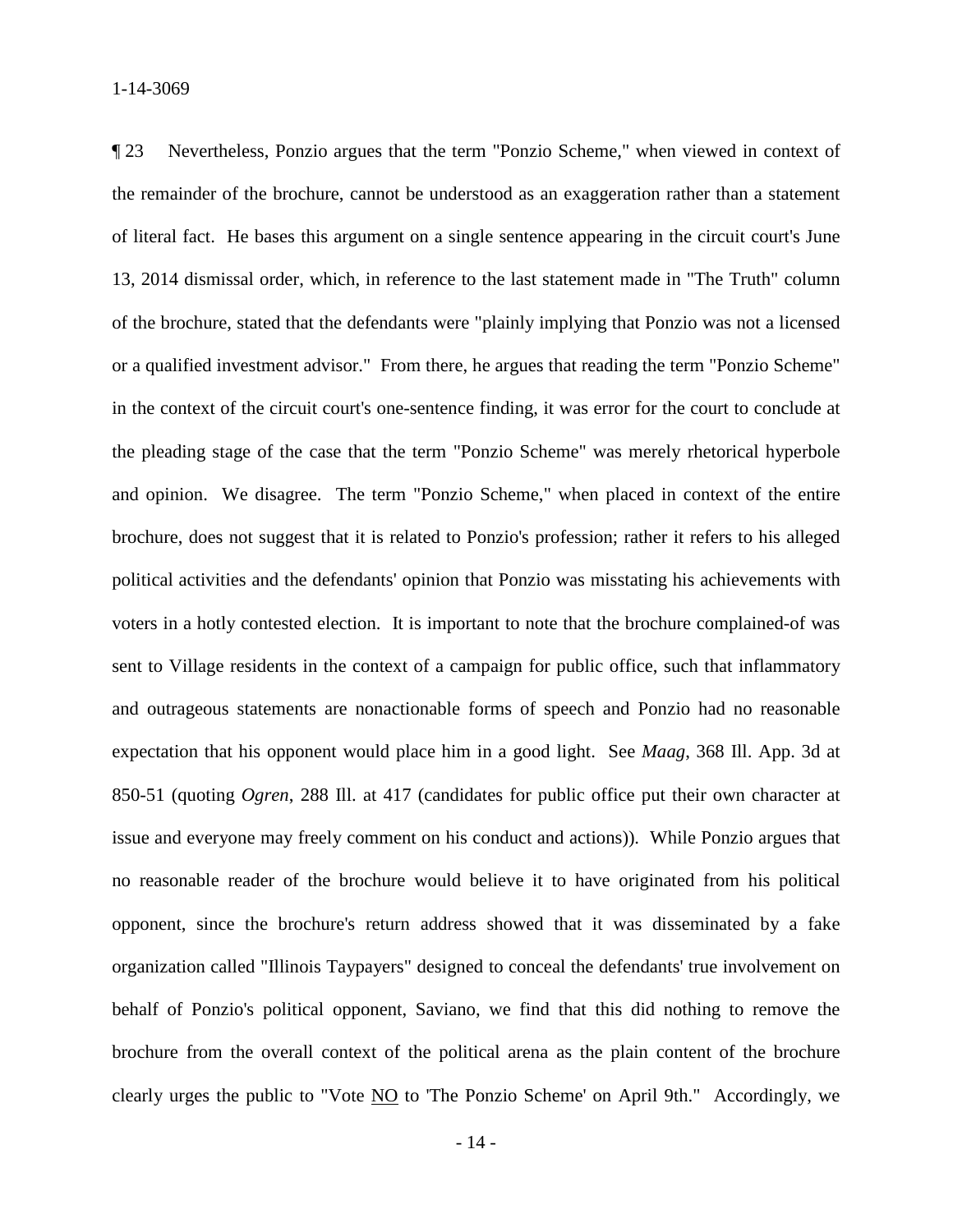find that the term "Ponzio Scheme" in the brochure was not a statement of actual fact about Ponzio, but rather a statement of opinion or rhetorical hyperbole in the context of a political campaign and was nonactionable. See *Turner-El v. West*, 349 Ill. App. 3d 475, 479 (2004) (reviewing court can affirm on any basis supported by the record, regardless of whether the circuit court relied on the same basis).

¶ 24 Second, Ponzio argues that the brochure's repeated use of the phrase "trying to deceive" in the statements "Joe Ponzio is trying to deceive the residents of Elmwood Park" and "Joe Ponzio is trying to deceive you because he wants control of your hard earned tax dollars," was defamatory *per se*. To the extent that Ponzio makes this argument on the same basis as his challenge to the use of the term "Ponzio Scheme" in the brochure, we likewise reject the argument. Here, the statements that Ponzio was "trying to deceive" Village residents in order to gain control of the residents' hard-earned money, are statements of opinion and not verifiable as true or false such that they can reasonably be interpreted as stating actual facts about Ponzio. The word "deceive" directly relates to the "Ponzio Scheme" phrase in the defendants' attempt to link Ponzio's supposed deceit with his goal of winning the election and, thereby, controlling the residents' tax dollars. However, when the "trying to deceive" statements are placed in the context of the brochure and the broader context of the election, they do not suggest that they related to Ponzio's profession as a financial consultant or investment advisor and, therefore, do not impute that Ponzio committed a crime by engaging in the illegal practice of his profession as he seems to suggest. See *Maag*, 368 Ill. App. 3d 844 (dismissal of defamation action brought by sitting judge running for retention affirmed, where disparaging statements in negative campaign flier accusing judge of being soft on crime and citing examples of his cases, were nonactionable as statements of opinion and rhetorical hyperbole as to plaintiff's performance as judge;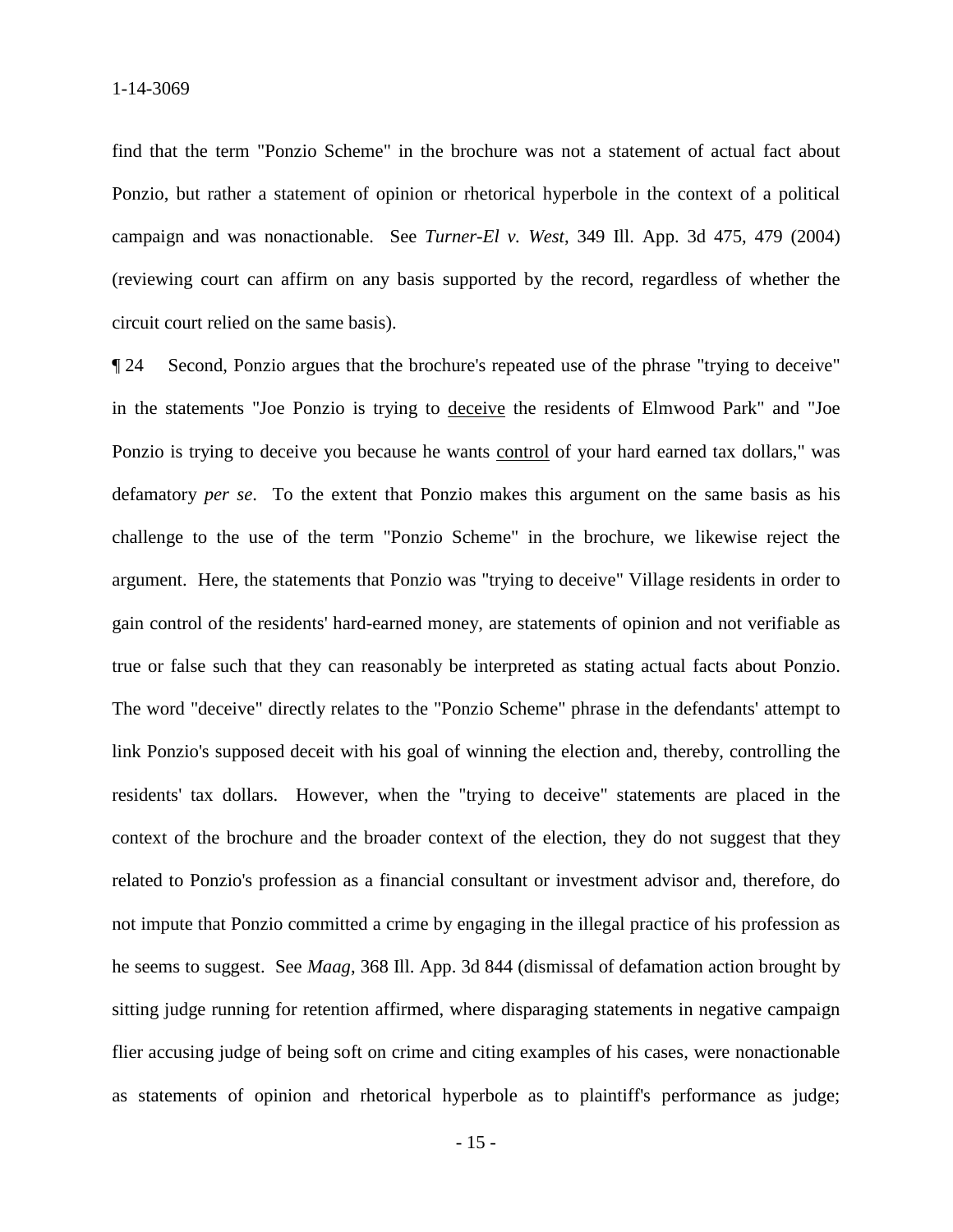statements must be evaluated in the broader context of a hotly contested judicial election, and exaggerated rhetoric is commonplace in political campaigns). Rather, these statements refer to the defendants' conclusory opinion and rhetorical hyperbole that Ponzio was using misleading tactics to win votes. In support of his argument that the phrase "trying to deceive" was not merely rhetorical hyperbole, Ponzio cites *Kolegas*, 154 Ill. 2d 1, 12-16 (1992) and *Kumaran v. Brotman*, 247 Ill. App. 3d 216, 226-29 (1993), in which the courts held that the word "scamming" could be found to be defamatory *per se* because it attacked the plaintiff's integrity and reputation by implying that that he was lying and "trying to deceive" others. Ponzio argues that in the case at bar, under *Kolegas* and *Kumaran*, the defendants' use of the statements of "trying to deceive" in the brochure was likewise defamatory *per se* as a matter of law. We find these cases to be distinguishable, as neither *Kolegas* nor *Kumaran* involved statements made in the context of a political campaign about a public figure. Accordingly, we find that the term "trying to deceive" as used in the brochure was a nonactionable statement of opinion or rhetorical hyperbole and could not be reasonably interpreted as stating an actual fact about Ponzio.

¶ 25 Next, Ponzio challenges two of the four statements listed under the "Joe Ponzio says" and "The Truth" columns on the reverse side of the brochure: (1) "Joe Ponzio says…He's a 'Best Selling Author.' The Truth. He is listed 98,074 on amazon.com"; and (2) "Joe Ponzio says…He's a Nationally Recognized Financial Consultant. The Truth. He has no professional designations/certifications as a financial consultant or investment advisor." Ponzio argues that the circuit court erred in finding these two statements to be true and therefore, not actionable. He claims that these statements, when viewed in their overall context, could reasonably be interpreted by a person of ordinary intelligence as accusing Ponzio of not being qualified to engage in his profession as a financial consultant, as well as being engaged in a scheme of trying

- 16 -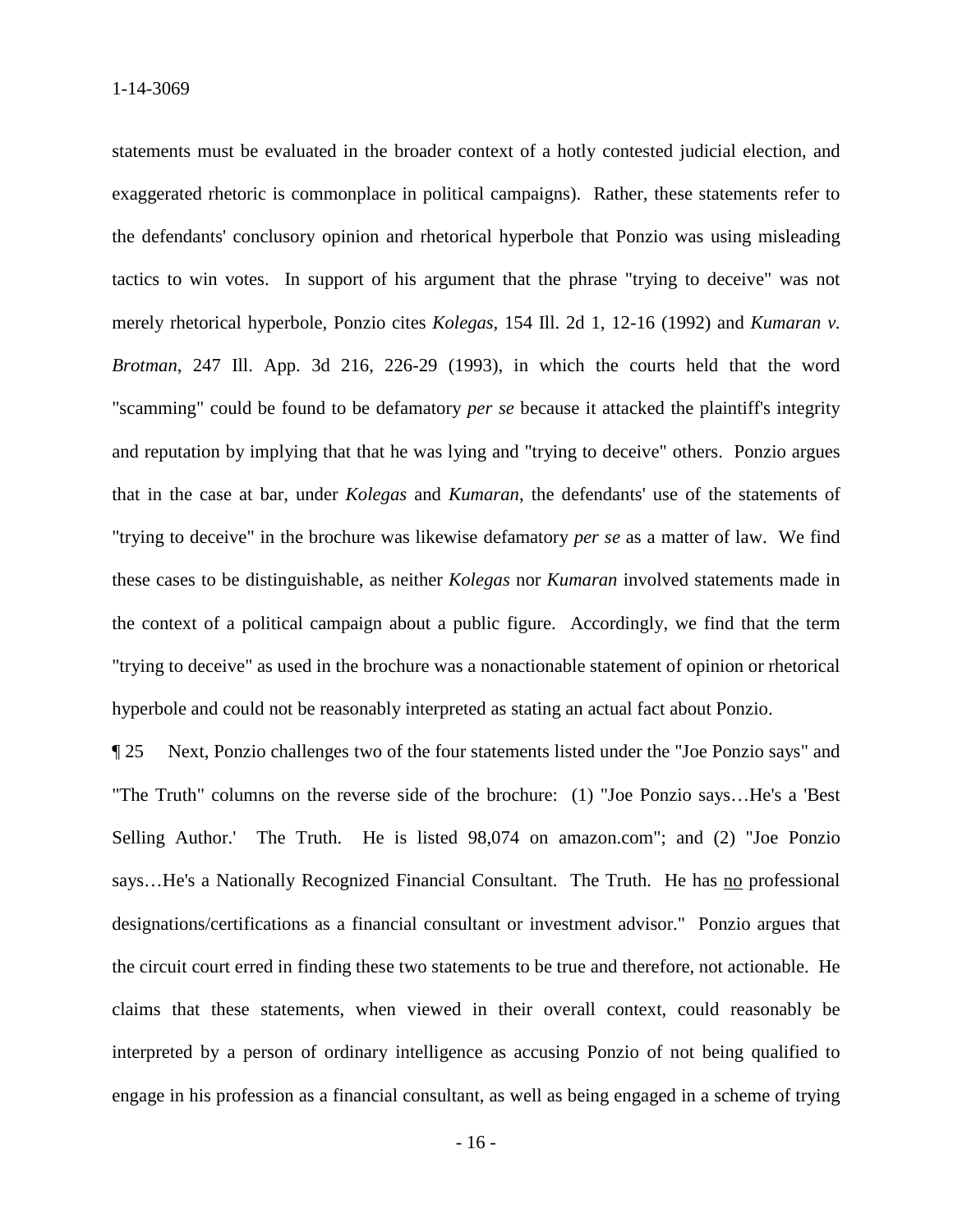to deceive the public concerning his professional background as a financial consultant and author. The defendants counter that these statements were true and could not serve as the basis for his defamation *per se* claim.

¶ 26 Neither truthful nor substantially truthful statements are actionable as defamatory. *Addington*, 2011 IL App (3d) 100810, ¶39 (true statements cannot support a claim of defamation); *Wynne*, 318 Ill. App. 3d at 451 (defendant is not liable for a defamatory statement if the statement is true); *Harrison*, 341 Ill. App. 3d 555, 563 (2003) ("substantial truth" of the allegedly defamatory material is sufficient to establish the defense of truth to a defamation action). To determine whether a statement is "substantially true," a statement's gist or sting is true if it produces in the recipient's mind the same effect that the truth would have produced. *Myers v. Levy*, 348 Ill. App. 3d 906, 920 (2004); *Moore v. People for the Ethical Treatment of Animals, Inc.*, 402 Ill. App. 3d 62, 71 (2010). While determining "substantial truth" is normally a jury question, the question is one of law where no reasonable jury could find that substantial truth had not been established. *Moore*, 402 Ill. App. 3d at 71. Determining "truth" is a question of law for the court and not considered an affirmative defense since a claim of falsity is a necessary element in any defamation cause of action. *Voyles v. Sandia Mortgage Corp.*, 196 Ill. 2d 288, 300 (2001).

¶ 27 With respect to the statement as to Ponzio's authorship, we find the entirety of the statement to be true. The first part of the statement states that "Joe Ponzio says…He's a 'Best Selling Author.'" The record shows that Ponzio's own campaign fliers, which were attached to the second amended complaint as Exhibits B and C, expressly tout that he is a "best-selling author." Thus, by Ponzio's own admission, this part of the statement is true. The second part of the statement states: "The Truth. He is listed 98,074 on amazon.com." Paragraphs 7 and 33 of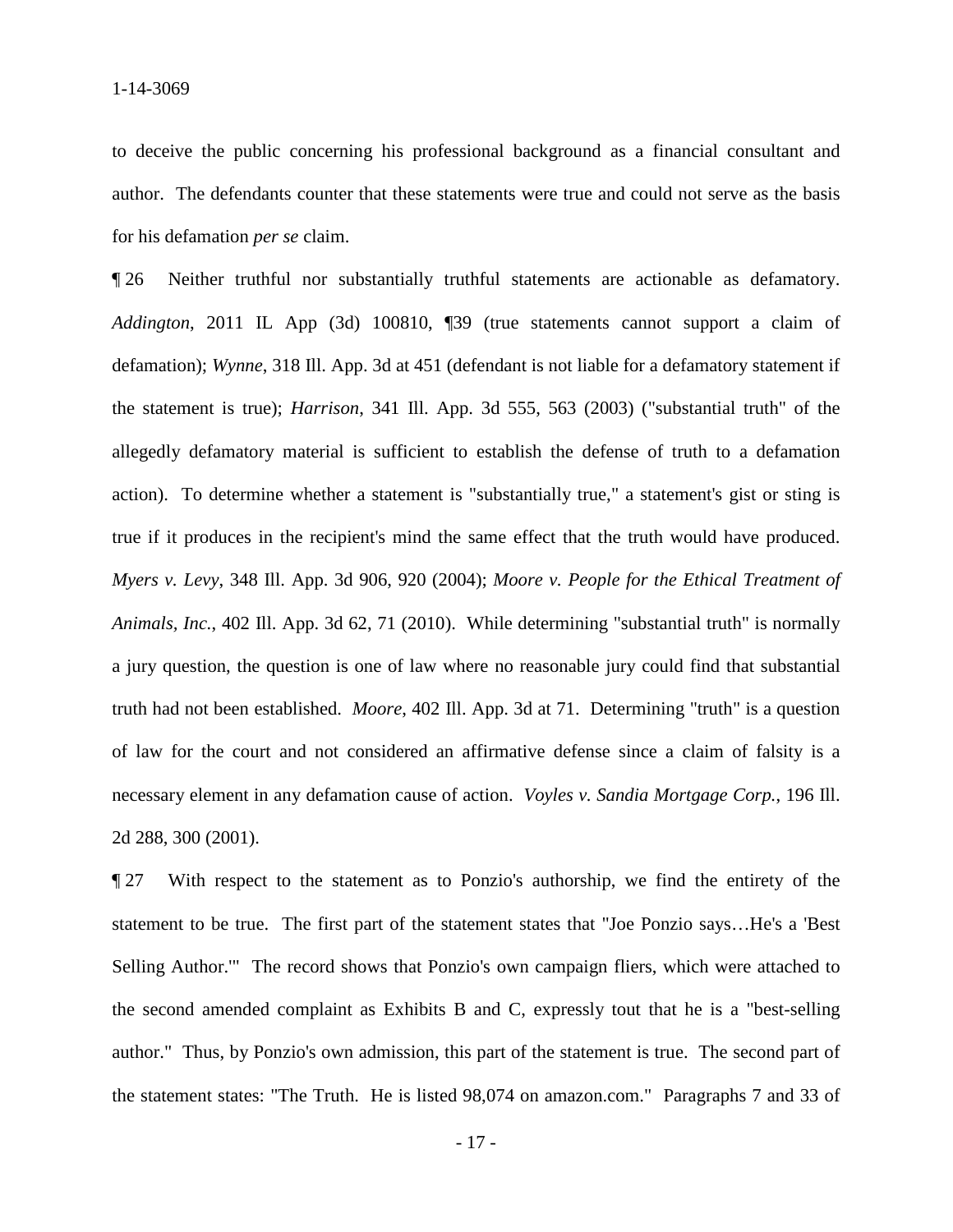the second amended complaint expressly allege that Ponzio authored and published a book entitled, "F Wall Street," which was ranked on the Amazon.com website as 98,074 out of over 1,000,000 titles actually sold through the website, thus placing his book well within the top ten percent of titles sold on Amazon.com. Although "The Truth" column of the defendants' brochure plainly says that Ponzio's book was ranked 98,074th on Amazon.com and omitted the additional information that over one million titles were sold on Amazon.com, we find that the plain statement of Ponzio's book being ranked 98,074th is true. Moreover, while Ponzio argues that viewing this statement in its overall context could be interpreted by a person of ordinary intelligence as accusing him of being engaged in a scheme to deceive the public about his professional background as an author, we find that, regardless of the defendants' motives in placing Ponzio in an unfavorable light before the voters during a political campaign, the statement in issue was true. See, *e.g.*, *Maag*, 368 Ill. App. 3d at 852 (while certain statements were simplistic, misleading, not accurate in every detail, and designed to generate fear and anger, they were nonetheless substantially true and thus, not actionable as defamatory). Therefore, we find this statement to be nonactionable and cannot support a claim for defamation *per se*.

¶ 28 With respect to the statement as to Ponzio's background as a financial consultant, we likewise find the statement to be true. The first part of the statement states; "Joe Ponzio says…He's a Nationally Recognized Financial Consultant." Again, Ponzio's own campaign fliers, which were attached as exhibits to the second amended complaint, expressly state that he is a "nationally recognized financial consultant." Thus, by Ponzio's own admission, this part of the statement is true. The latter part of the statement states: "The Truth. He has no professional designations/certifications as a financial consultant or investment advisor." Paragraph 35 of the second amended complaint admits that Ponzio filed a state public disclosure reporting that he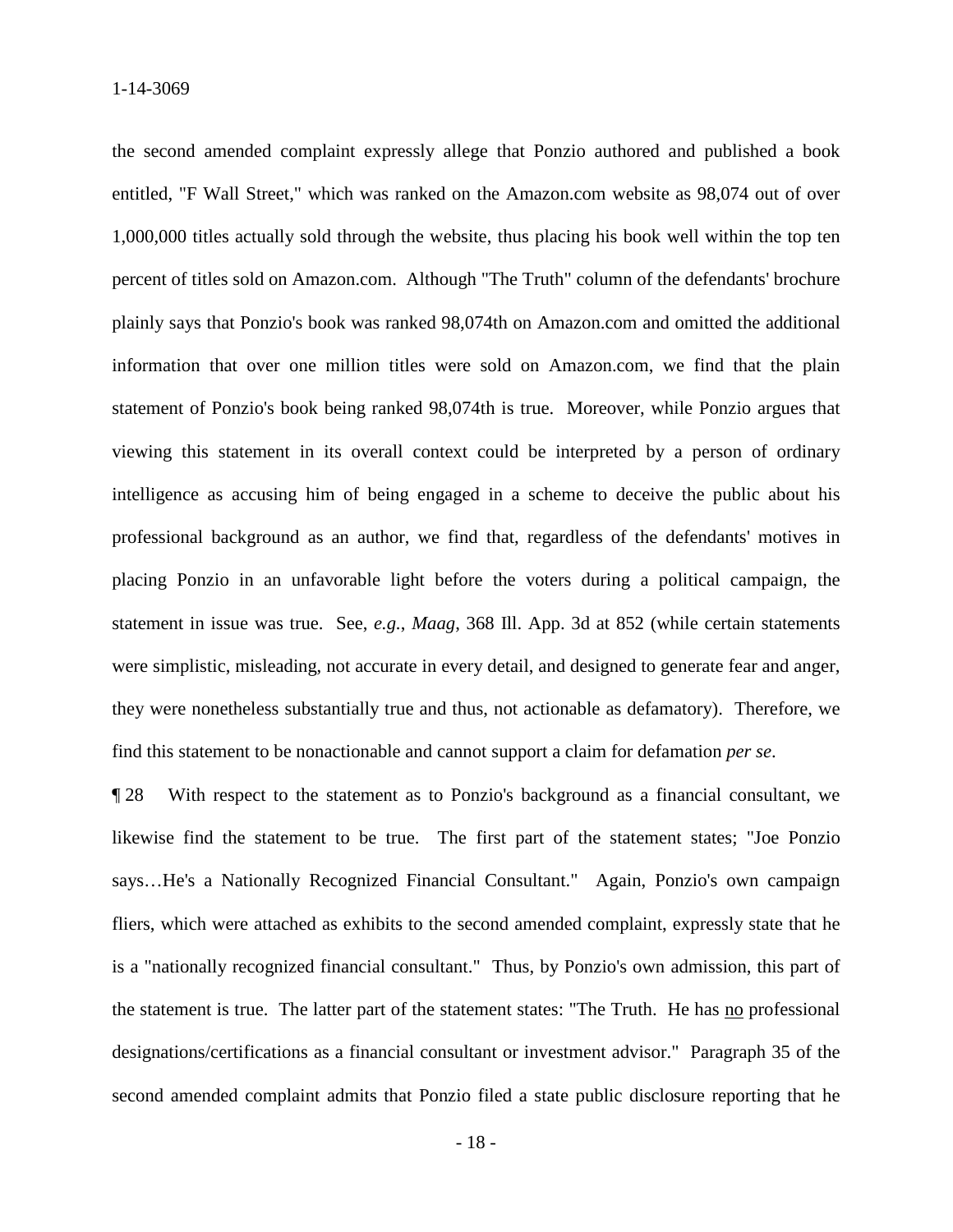had no professional designations, but alleges that he has passed "all required state securities exams" in order to engage in the profession of investment advisor and that he was registered with the Illinois Department of Securities to engage in the profession. A copy of Ponzio's public disclosure filing with the state, which confirms that Ponzio had "0 professional designations" as an investment advisor, was attached as Exhibit D to the pleading. In the statement of facts of his opening brief on appeal, Ponzio also admits that he had no "professional designations" and no "certifications" with respect to his profession as a financial consultant and investment advisor. Thus, we find the brochure's statement that he had "no professional designations/certifications as a financial consultant or investment advisor" to be true.

¶ 29 Notwithstanding the foregoing, Ponzio argues that this statement is defamatory because while the circuit court "correctly found" that "there is no such thing as 'certifications' as that term was being used by [the] defendants in [the] brochure," this finding supports his argument that the defendants were "accusing [him] of engaging in a profession without having 'certification' when, in fact, no such thing even existed!" However, on the contrary, the circuit court's order dismissing Ponzio's defamation claim found only that there was "*nothing in the record* indicating that certifications are necessary to work as an investment advisor," but makes no definitive finding that certifications did not exist. Regardless of the implication Ponzio wishes to draw from the circuit court's observation, which we are not bound to follow in reviewing this case *de novo*, it is undeniably true that Ponzio has no "certifications" attendant to his profession as a financial consultant or investment advisor. As noted, within the context of a political campaign, Ponzio's political opponents are not required to put him in a favorable light and an ordinary reader of the brochure can reasonably expect certain information favorable to Ponzio to be omitted. See *Maag*, 368 Ill. App. 3d at 852 (finding statements made in a political election as

- 19 -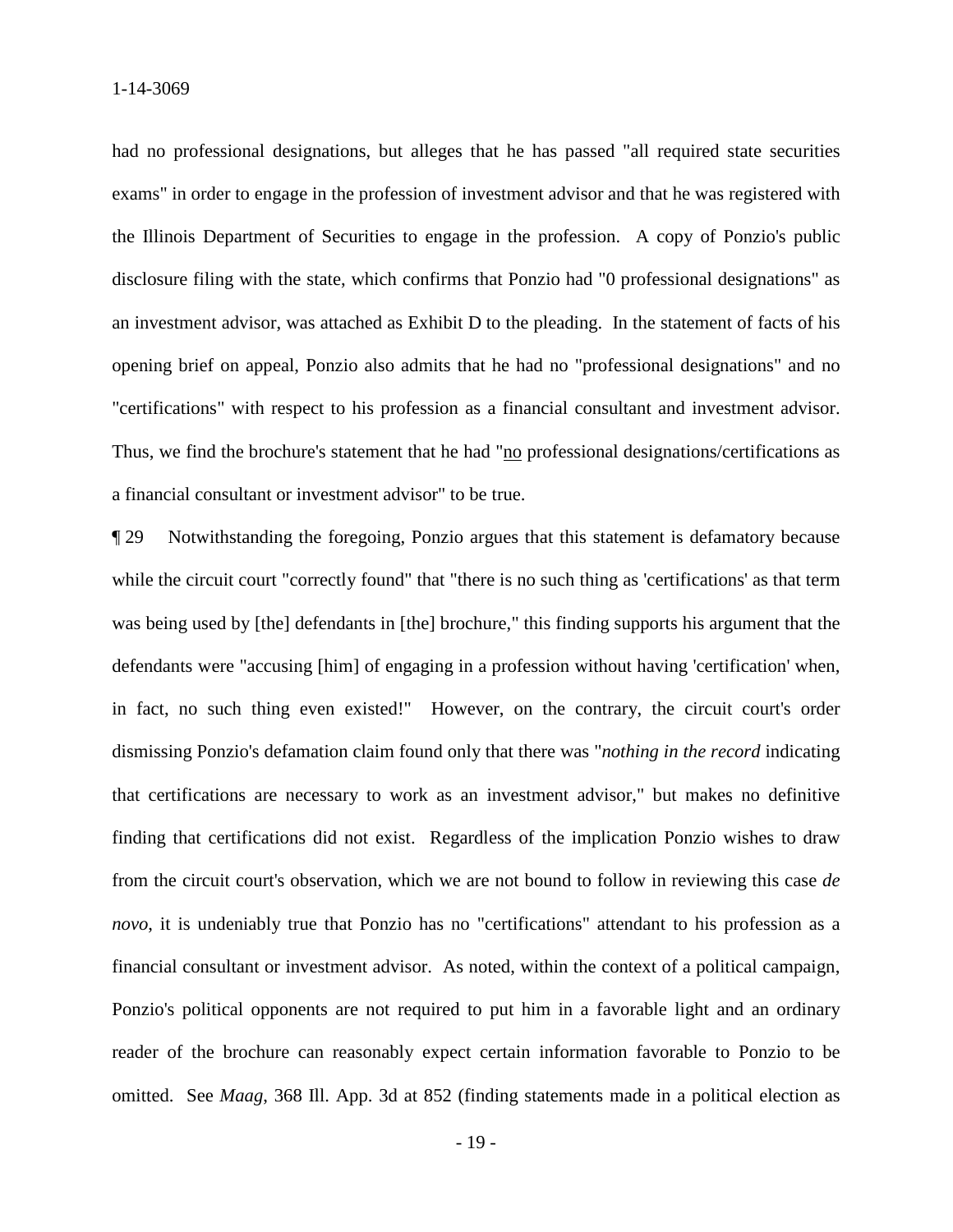substantially true and not actionable as defamatory despite inaccuracies partly having to do with what was "left out").

¶ 30 Ponzio further argues at length that the statement regarding his lack of professional designations or certifications was false and thus, clearly actionable as defamatory *per se*, by again giving undue emphasis on the circuit court's one-sentence observation—as set forth in our previous discussion on the brochure's use of the terms "Ponzio Scheme" and "trying to deceive"—interpreting the statement by the defendants as "plainly implying that Ponzio was not a licensed or a qualified investment advisor." He specifically argues that because the meaning behind this one-sentence statement was false as he was clearly licensed and qualified by the Illinois Department of Securities to lawfully engage in the profession, the court erred in dismissing his defamation claim at this stage of the proceedings rather than allowing the jury to determine whether the statement was in fact defamatory. However, as noted, we are not required to adopt the circuit court's interpretation of the defendants' implication behind this alleged defamatory statement in our *de novo* review, and we find that the ordinary reader could reasonably interpret that statement as one by which the defendants tried to imply that Ponzio was not a "nationally recognized" financial consultant as he claimed, rather than that he lacked the qualifications to practice as one. See *Turner-El*, 349 Ill. App. 3d at 479 (reviewing court can affirm on any basis supported by the record, regardless of whether the circuit court relied on the same basis). Therefore, we find that, given the overall context of the political election, the statements complained-of were either rhetorical hyperbole, opinion, or truthful such that even viewing the second amended complaint in a light most favorable to Ponzio, no set of facts can be proved entitling him to recovery. See *Duffy*, 2012 IL App (1st) 113577, ¶14. Accordingly, we hold that the circuit court properly dismissed with prejudice Ponzio's defamation *per se* claim.

- 20 -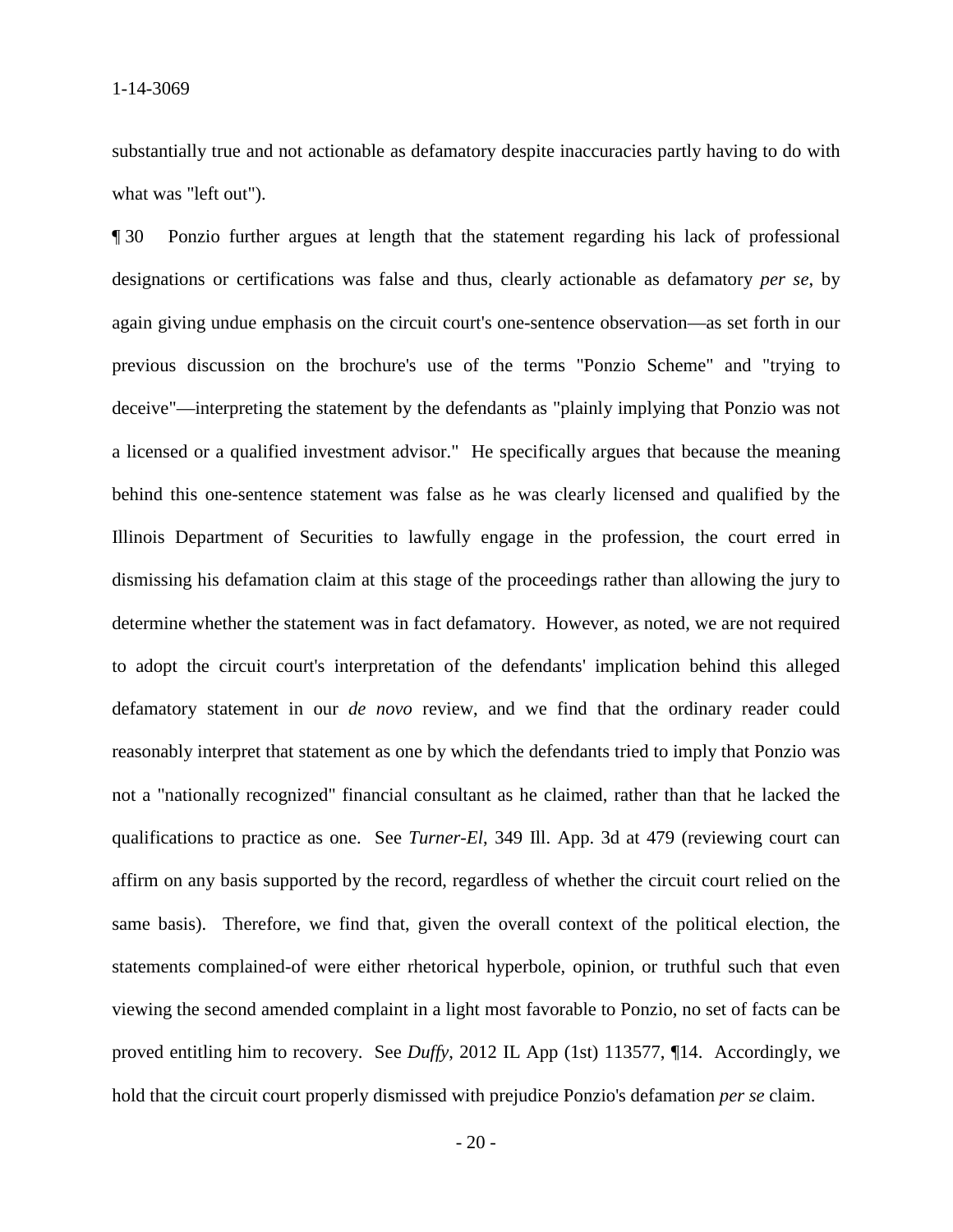1-14-3069

¶ 31 In granting the defendants' motion to dismiss the defamation *per* se claim with prejudice, the circuit court additionally found that Ponzio failed to allege facts from which a cause of action for false light invasion of privacy (false light claim) could be supported. Buried in paragraph 37 under the defamation *per se* count (count I) of the second amended complaint, Ponzio alleges that the brochure's statements placed him in a false light "in the eyes of the voters so as to prejudice [him] in his ongoing efforts at public service and further portray [him] as both lacking the integrity to perform the duties of an elected office as well morally and ethically unfit to be elected to the position of [Village President]."

¶ 32 To state a cause of action for false light, the plaintiff must allege that: (1) defendant's actions placed the plaintiff in a false light before the public; (2) the false light would be highly offensive to a reasonable person; and (3) defendant acted with actual malice. *Kolegas*, 154 Ill. 2d at 17, citing *Lovgren v. Citizens First Nat'l Bank*, 126 Ill. 2d 411, 419-23 (1989). The purpose underlying the false light cause of action is to define and protect an area within which every citizen must be left alone. *Lovgren*, 126 Ill. 2d at 420.

¶ 33 Ponzio now argues that the circuit court erred in dismissing his false light claim by finding that the complained-of statements in the brochure "did not invade Ponzio's right to privacy since none of them concerned facts that could be construed in any way as being private." Ponzio argues that the circuit court's ruling was premised upon a misapplication of the decision in *Lovgren*, in which our supreme court noted that "the heart of this tort lies in the publicity, rather than in the invasion into the plaintiff's physical solitude or affairs upon which the tort of invasion into seclusion is based." *Id.* at 418-19. Ponzio argues that because the basis of the circuit court ruling ignored the above-quoted finding in *Lovgren*, dismissal of his false light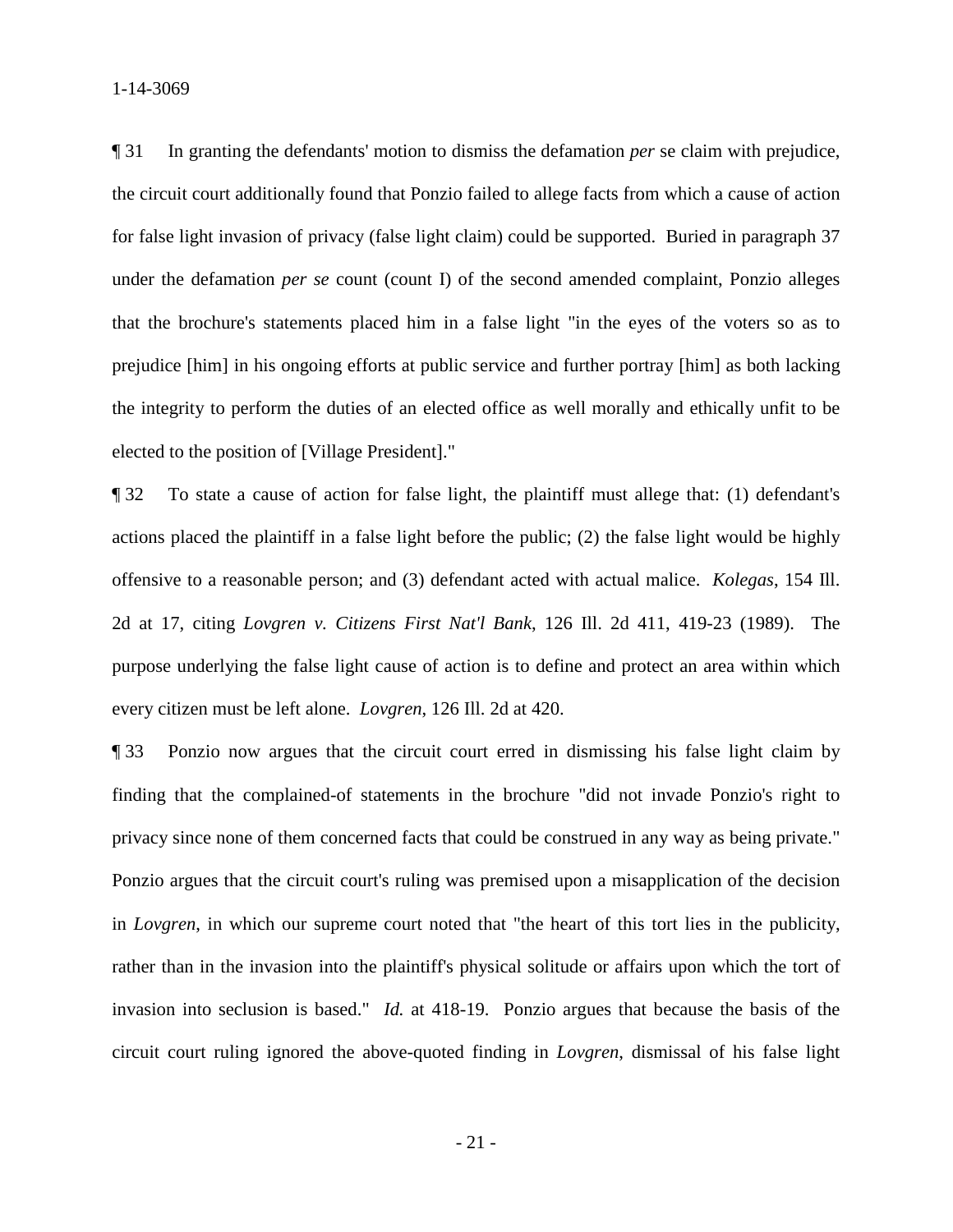claim was not warranted and he should be allowed to amend his complaint on remand to replead the false light claim as a separate count in the complaint.

¶ 34 The defendants counter that Ponzio failed to state a cause of action for false light where it was premised upon a defamation *per se* claim that was unsuccessful. We agree. In Ponzio's reply brief, he concedes that where a false light claim is premised upon the same facts as alleged in a defamation claim, the false light claim fails upon dismissal of the defamation claim. Thus, in light of our finding that Ponzio failed to state a cause of action for defamation *per se*, we find that Ponzio's false light claim, which was premised upon the same allegations as the defamation *per se* claim, fails as well. See *Seith v. Chicago Sun-Times, Inc.*, 371 Ill. App. 3d 124, 139 (2007) (because plaintiff's unsuccessful defamation *per se* claim is the basis of his false light claim, plaintiff's false light invasion of privacy claim fails as well); *Tuite v. Corbitt*, 358 Ill. App. 3d 889, 899 (2005), *reversed on other grounds*, 224 Ill. 2d 490 ("because the plaintiff's defamation *per se* claim fails, his false light invasion of privacy claim fails as well"). Accordingly, we hold that the circuit court did not err in dismissing with prejudice, Ponzio's false light claim. See *Turner-El*, 349 Ill. App. 3d at 479 (reviewing court can affirm on any basis supported by the record, regardless of whether the circuit court relied on the same basis).

¶ 35 Additionally, the defendants argue that this court should remand this case for a determination of their right to attorney's fees under the Citizen Participation Act (Act), (735 ILCS 110/1 *et. seq.* (West 2014)), for defending against Ponzio's baseless claims. The Act, commonly referred to as the anti-SLAPP (Strategic Lawsuits Against Public Participation) statute, was enacted to counteract lawsuits designed to chill a defendant's speech or protest activity and discourage opposition by others through delay, expense, and distraction. *Sandholm v. Kuecker*, 2012 IL 111443, ¶ 34; 735 ILCS 110/5 (West 2014) ("it is the purpose of this Act to

- 22 -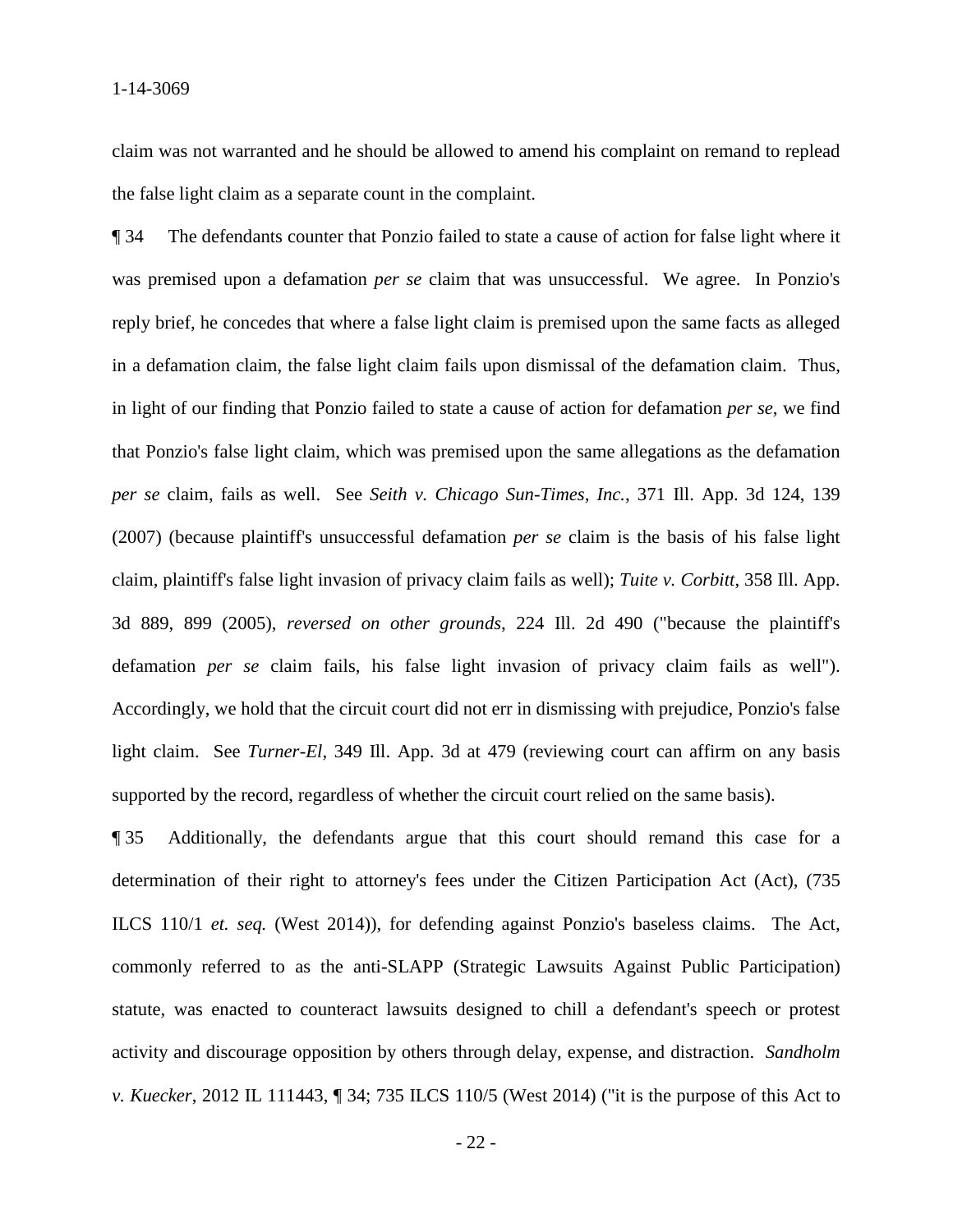strike a balance between the rights of persons to file lawsuits for injury and the constitutional rights of persons to petition, speak freely, associate freely, and otherwise participate in government; to protect and encourage public participation in government to the maximum extent permitted by law; to establish an efficient process for identification and adjudication of SLAPPs; and to provide for attorney's fees and costs to prevailing movants"). The threat of SLAPPs "significantly chills and diminishes citizen participation in government, voluntary public service, and the exercise of these important constitutional rights. This abuse of the judicial process can and has been used as a means of intimidating, harassing, or punishing citizens and organizations for involving themselves in public affairs." 750 ILCS 110/5 (West 2014). Section 15 of the Act requires the moving party to demonstrate that the plaintiff's complaint is "based on, relates to, or is in response to any act or acts of the moving party in furtherance of the moving party's rights of petition, speech, association, or to otherwise participate in government." 735 ILCS 110/15 (West 2008). If the moving party has met his or her burden of proof, the burden then shifts to the responding party to produce "clear and convincing evidence that the acts of the moving party are not immunized from, or are not in furtherance of acts immunized from, liability" under the Act. *Sandholm*¸ 2012 IL 111443, ¶ 56.

¶ 36 We conclude, based on the parties' pleadings, that Ponzi's lawsuit was not based on, related to, or in response to the acts of the defendants in furtherance of the rights of petition, speech association or to participate in government. Ponzio's action for defamation *per se* does not resemble in any way a strategic lawsuit intended to chill participation in government or to stifle political expression. Rather, it is apparent that the true goal of Ponzio's action was not to interfere with and burden the defendants' freedom of speech and to participate in government, but to seek damages for what he believed to be personal harm to his reputation from the